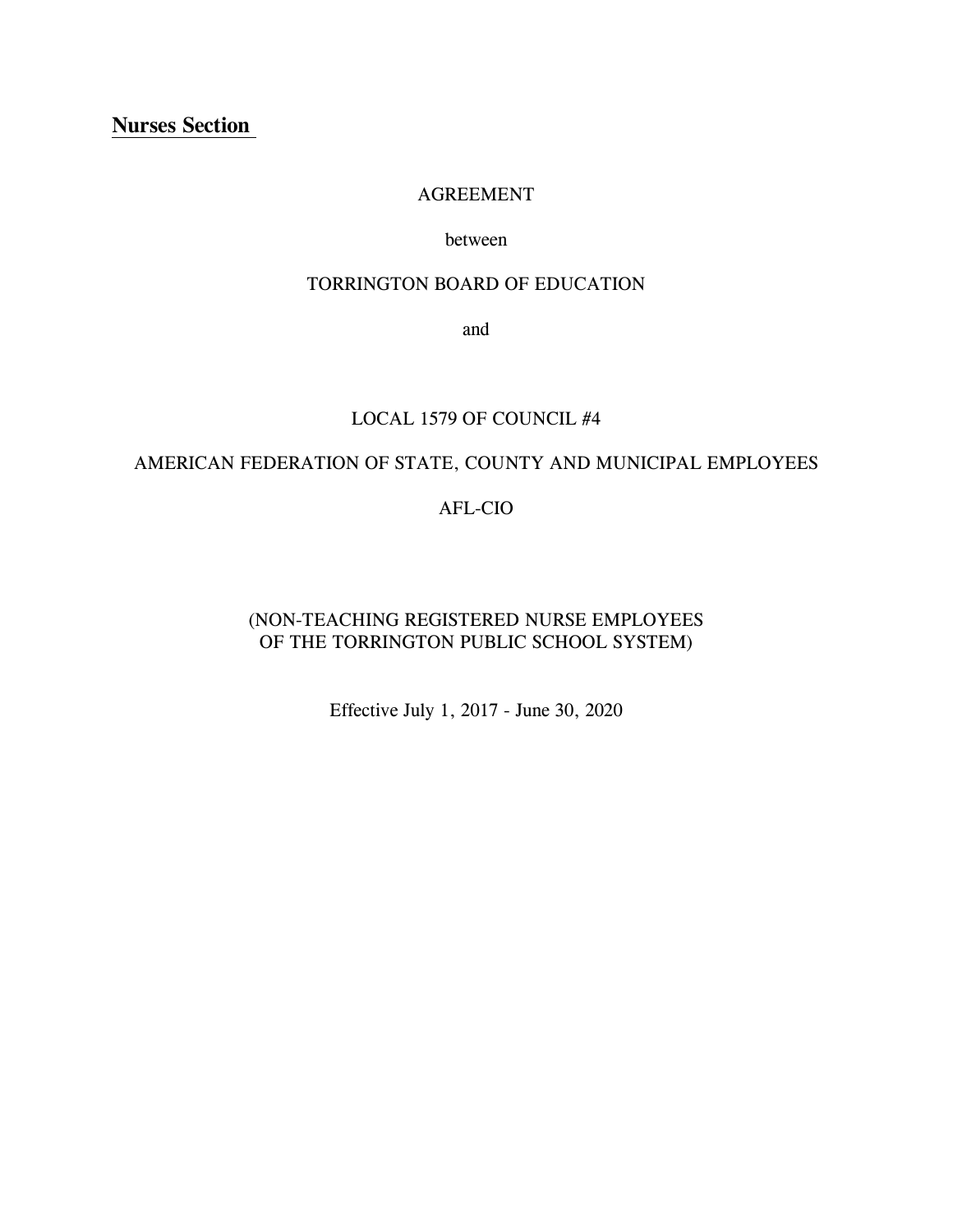# AGREEMENT BETWEEN THE TORRINGTON BOARD OF EDUCATION -and LOCAL 1579 OF CONNECTICUT COUNCIL #4 AMERICAN FEDERATION OF STATE, COUNTY AND MUNICIPAL EMPLOYEES **AFL-CIO**

### **TABLE OF CONTENTS - Nurses**

| Article                 |  |
|-------------------------|--|
| I.                      |  |
| II.                     |  |
| III.                    |  |
| $\mathbf{I} \mathbf{V}$ |  |
| $V_{\cdot}$             |  |
| VI.                     |  |
| VII.                    |  |
| VIII.                   |  |
| IX                      |  |
| $X$ .                   |  |
| XI.                     |  |
| XII.                    |  |
| XIII.                   |  |
| XIV.                    |  |
| XV.                     |  |
| XVI.                    |  |
| XVII.                   |  |
| <b>XVIII</b>            |  |
| <b>XXIV</b>             |  |
|                         |  |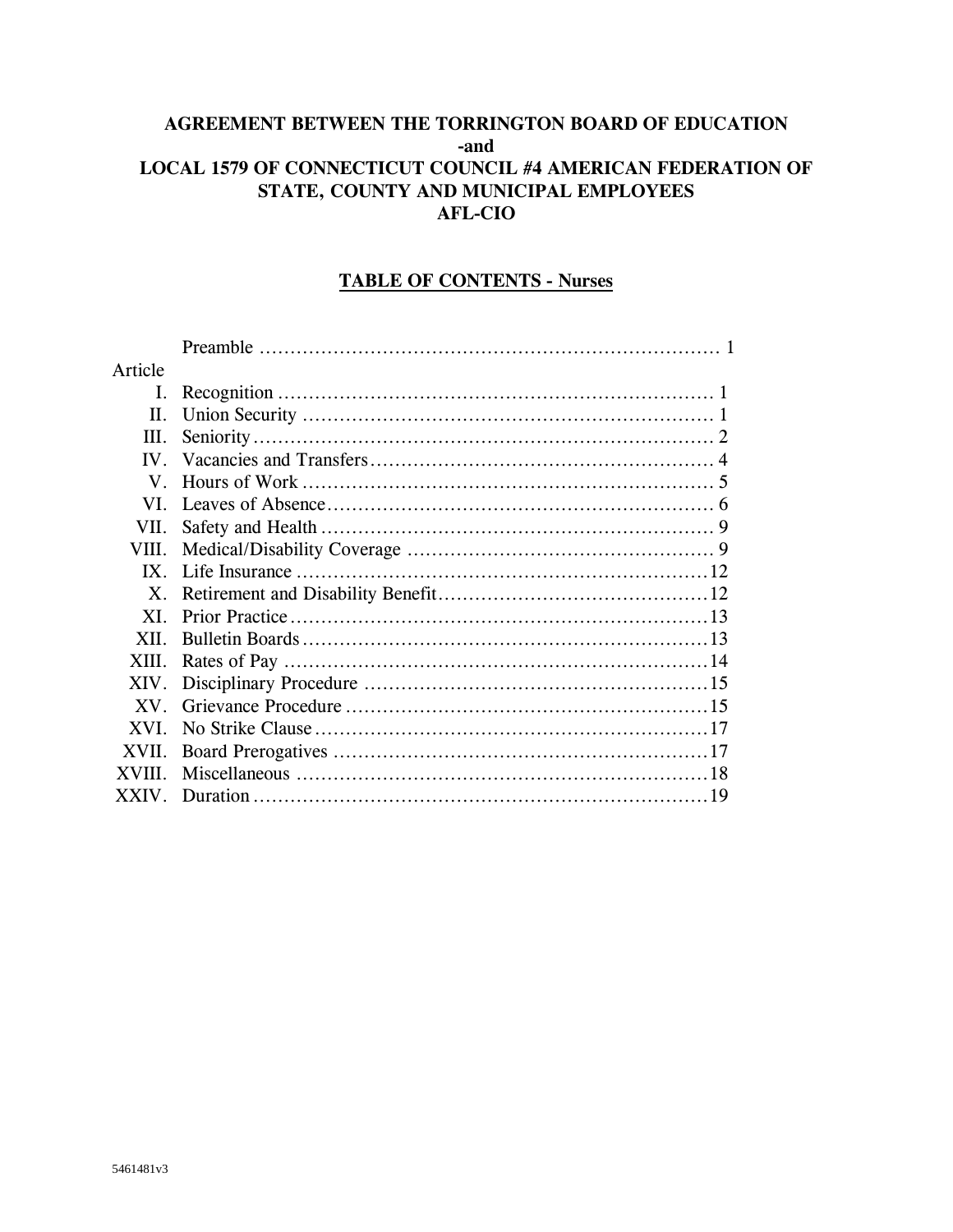# **AGREEMENT BETWEEN THE TORRINGTON BOARD OF EDUCATION -and LOCAL 1579 OF CONNECTICUT COUNCIL #4 AMERICAN FEDERATION OF STATE, COUNTY AND MUNICIPAL EMPLOYEES AFL-CIO**

# **(NON-TEACHING REGISTERED NURSE EMPLOYEES OF THE TORRINGTON PUBLIC SCHOOL SYSTEM)**

## **PREAMBLE**

The following Agreement is designed to set forth in writing the agreement reached between the Board of Education and such of its employees as may be covered by this contract with respect to wages, hours of employment and other conditions of employment.

### **ARTICLE I RECOGNITION**

The Torrington Board of Education hereinafter referred to as the "Employer" hereby recognizes Local 1579 of Council #4, American Federation of State, County and Municipal Employees, AFL-CIO as the sole and exclusive representative of all Non-Teaching Registered Nurses as set forth in Connecticut State Board of Labor Relations Decision and Modification of Unit Case Number Mg-16,075 dated March 28, 1994 hereinafter referred to as the "Union", and that said Union is the exclusive representative of all such employees for the purposes of collective bargaining with respect to wages, hours of employment and other conditions of employment. All other language will remain for the duration of this contract.

## **CODING USED IN THIS AGREEMENT DENOTING EMPLOYEES REFERENCED:**

 $N = Nures$ 

### **ARTICLE II UNION SECURITY**

### **Section 2.1 - N**

It shall be a condition of employment that all employees covered by this Agreement and hired on or after its effective date shall, on the thirty-first (3lst) day following the beginning of such employment become and remain members in good standing in the Union or pay service fees as certified by the Union.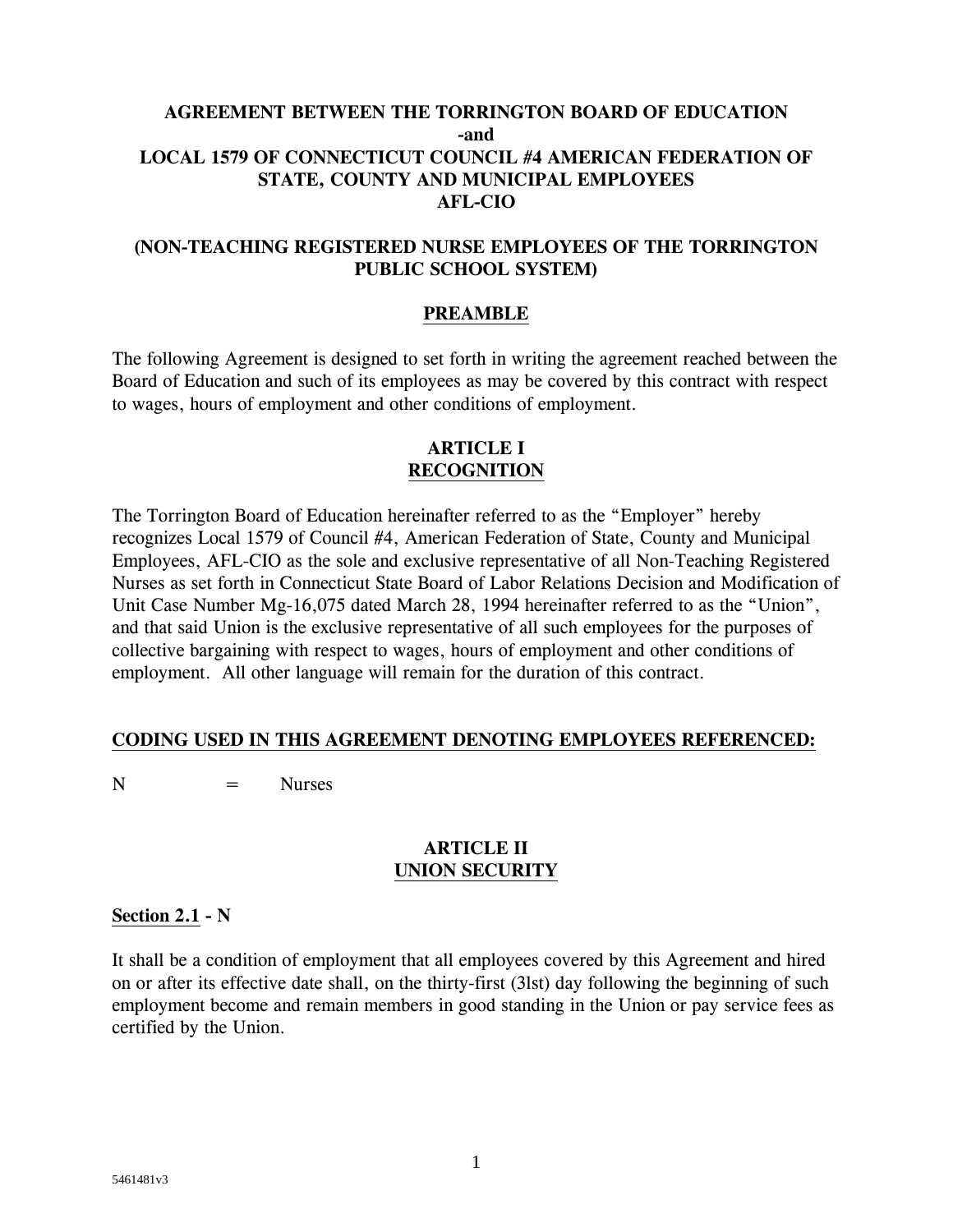# **Section 2.2 - N**

The Employer agrees to deduct uniform Union dues or service fees from the paycheck of each employee within the bargaining unit who has signed an authorization deduction card, as certified by the Secretary or other authorized official of the Union. Deductions shall be made weekly. Effective July 1, 2018, deductions shall be made biweekly.

# **Section 2.3 - N**

The total amount deducted each week in accordance with the provisions of this Agreement will be remitted by the Employer, together with a list of the employees from whose wages such deductions have been made, to such individual and at such address as shall be specified by the Treasurer of the Union. Such remittance shall be made by the last day of the month in which deductions are made. The Employer will provide an up-to-date list of bargaining unit employees with names and addresses of all such employees, mailed to the Treasurer of the Union not later than December first of each year.

## **Section 2.4 - N**

The Employer shall provide each present employee and each new employee, when hired, with a copy of this Agreement.

## **Section 2.5 - N**

The Union agrees to indemnify and save the Board harmless against any and all claims, demands, suits, judgment, or other forms of liability that shall arise out of or by reason of action taken by the Board for the purpose of complying with the dues deduction or service fees provisions of this Article.

## **ARTICLE III SENIORITY**

### **Section 3.1 - N**

Employees shall be designated under one of the following bargaining unit department: Nurse.

### **Section 3.1.2 - N**

**Departmental seniority** shall mean the term of service beginning on the date the employee begins employment within the nurses bargaining unit department. In the event a member transfers departments within Local 1579 (e.g., an employee moves from the nurses' unit to the secretarial unit), he/she forfeits all vacation and departmental seniority rights, however, he/she will retain the sick leave accumulation he/she earned under his/her previous department. Under no circumstances, however, shall an employee become eligible for a sick leave or a longevity payment upon severance of employment by transferring from one Local 1579 department to another, (e.g., a nurse hired prior to the 2007-2010 contract will not be eligible for terminal leave or a sick leave payout if he/she transfers into the secretarial unit). Transfers and promotions shall be governed by departmental seniority.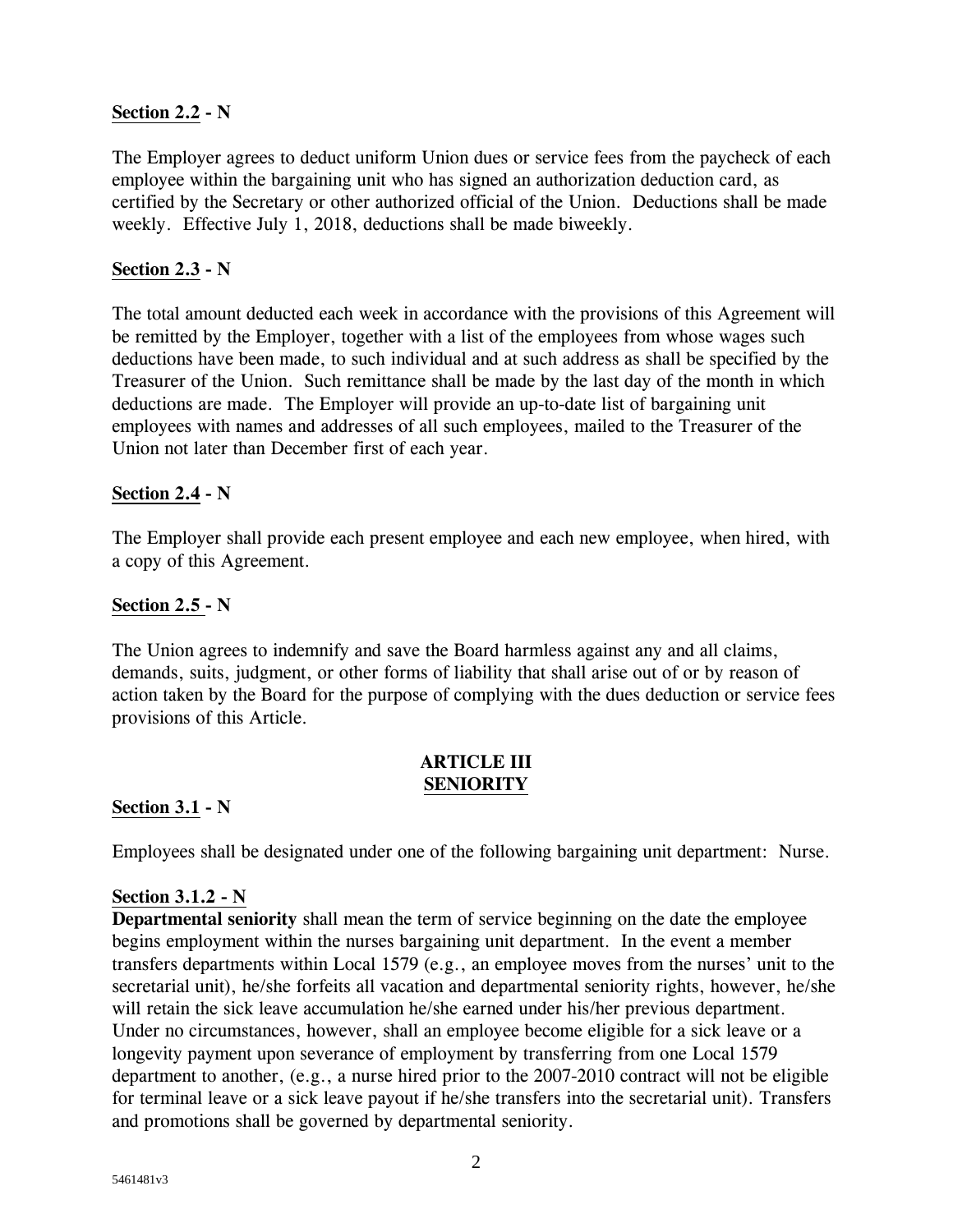# **Section 3.1.3 – N**

**Bargaining unit seniority** shall mean an employee's term of uninterrupted service beginning with the date of hire with the Board of Education, irrespective of his/her department.

# **Section 3.2 - N**

The Employer shall prepare an annual list of all employees covered by this Agreement which shall set forth each employee's hiring date, classification seniority and rate of pay. A copy of such listing shall be furnished to the Union at the beginning of each school year and upon reasonable request. New employees shall be added to this list.

## **Section 3.3- N**

The Employer shall provide written notice to the Union President and Department Chairperson of all personnel changes, including layoff, recall, transfer, promotion, discipline, discharge, voluntary quit, and new hires when such changes occur, and retirement where applicable.

# **Section 3.4 - N**

The Employer shall place the name of any laid off employee on an appropriate recall list and arranged in the order of layoff. The employee's name shall remain on the list for two years unless he is re-employed during such time. An employee who accepts a position in a lower classification in lieu of layoff shall be placed on a recall list for his/her former classification for a period of two (2) years.

# **Section 3.5 - N**

The employer shall first recall in the order of seniority any employee on the recall list who was previously laid off, provided he/she is qualified for the position at issue, before any new employee is hired.

## **Section 3.6 - N**

- A. In case of layoff or job elimination part-time nurses shall be laid off first and in order of departmental seniority, as that term is defined in Section 3.1.2. above, among part-timers, before any full time nurses are laid off.
- B. If additional layoffs or job eliminations are necessary full time nurses shall be laid off in inverse order of departmental seniority, as that term is defined in Section 3.1.2. above.
- C. Part-time employees shall be offered their former positions after full time employees on the recall list have been offered the opportunity to exercise their right to accept the position.

## **Section 3.7- N**

Any approved leave of absence without pay shall not void an employee's seniority, but the period of absence shall not be counted as part of his accumulated service for seniority purposes.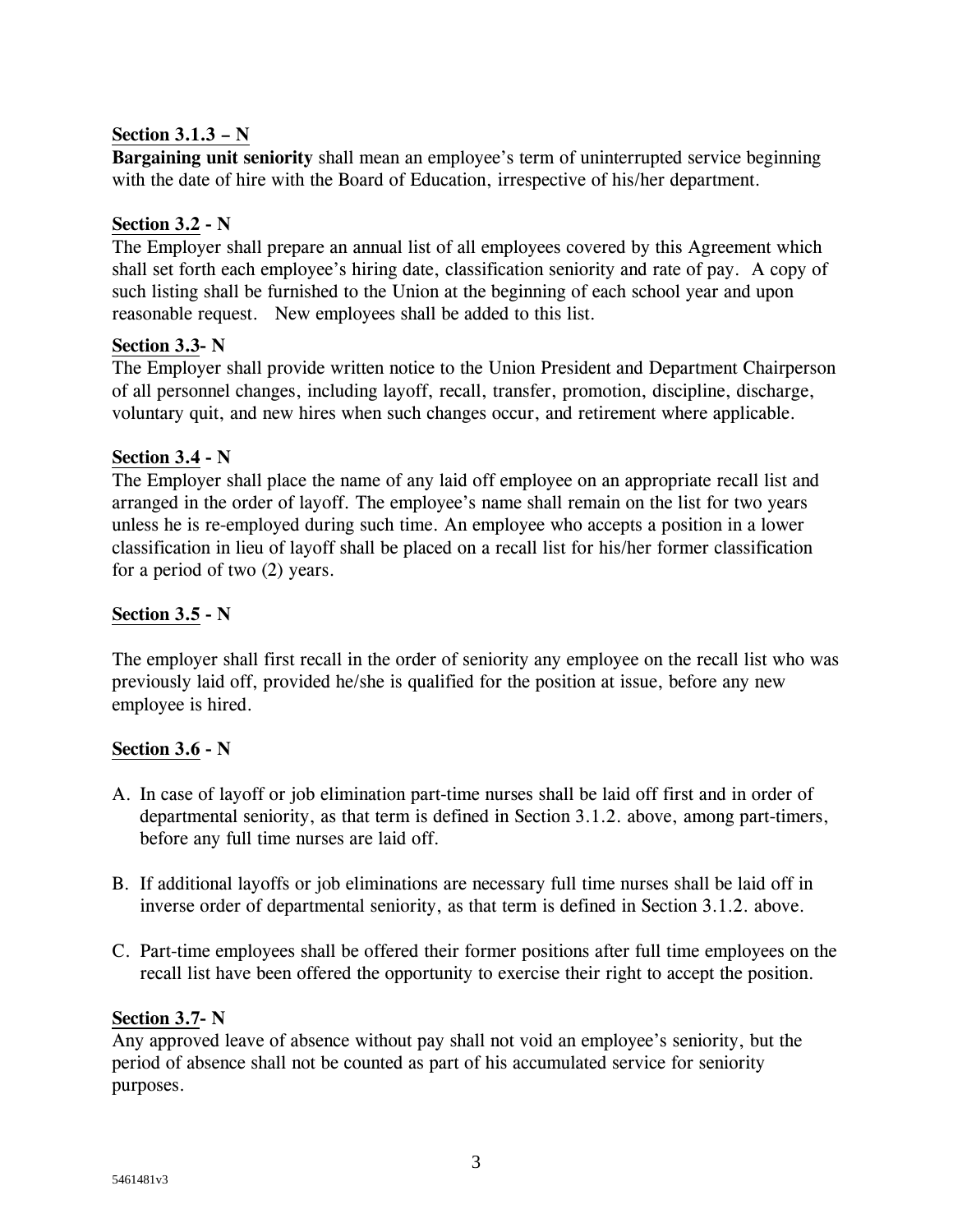### **Section 3.8- N**

- A. Union Officers (President, Vice-President, Secretary and Treasurer), Department Chairperson, Departmental Chief Shop Steward shall have top seniority in the Department in the event of layoff.
- B. For Union Officers only, in the event of job elimination, after exercising the above rights, the employee with top seniority may then bump into any department in the bargaining unit in the same pay category or lower provided they can perform the work.

In the event there is a dispute between the parties the Board agrees it shall not act in an arbitrary, unreasonable or capricious manner.

C. The Union will notify the Board annually in January of those employees who have top seniority.

## **Section 3.9 - N**

Seniority shall not accrue during layoff but**,** if rehired from the recall list**,** shall be continued from the date of rehire.

# **ARTICLE IV VACANCIES AND TRANSFERS**

# **Section 4.1 - N**

When a vacancy exists in a department, the employee with the most seniority in that department and classification shall be given the first opportunity to fill such vacancy.

Whenever an employee is promoted or fills a posted vacancy in any position, a trial period of ninety (90) calendar days shall be served. Any employee found to be unsuitable during such trial period, shall be returned to a position within his/her classification and department. Employees may not apply for a change in position during their trial period.

## **Section 4.1.2 - N**

Notice of a vacancy or new position shall be posted for five (5) working days before being filled. Employees regularly scheduled to work less than twelve (12) months shall be mailed notice of any openings for Nurse positions which occur during the summer vacation and shall have ten (10) days from postmark of such notice to respond**.**

## **Section 4.1.3 - N**

- A. Any vacancy remaining open after employees have exercised their right to bid within classification shall then be opened to the employee, if qualified, with the most seniority in that department who shall be given the first opportunity to fill such a vacancy.
- B. Qualified employees shall be given an adequate opportunity to make application for advertised positions outside their departments. If, in the sole determination of the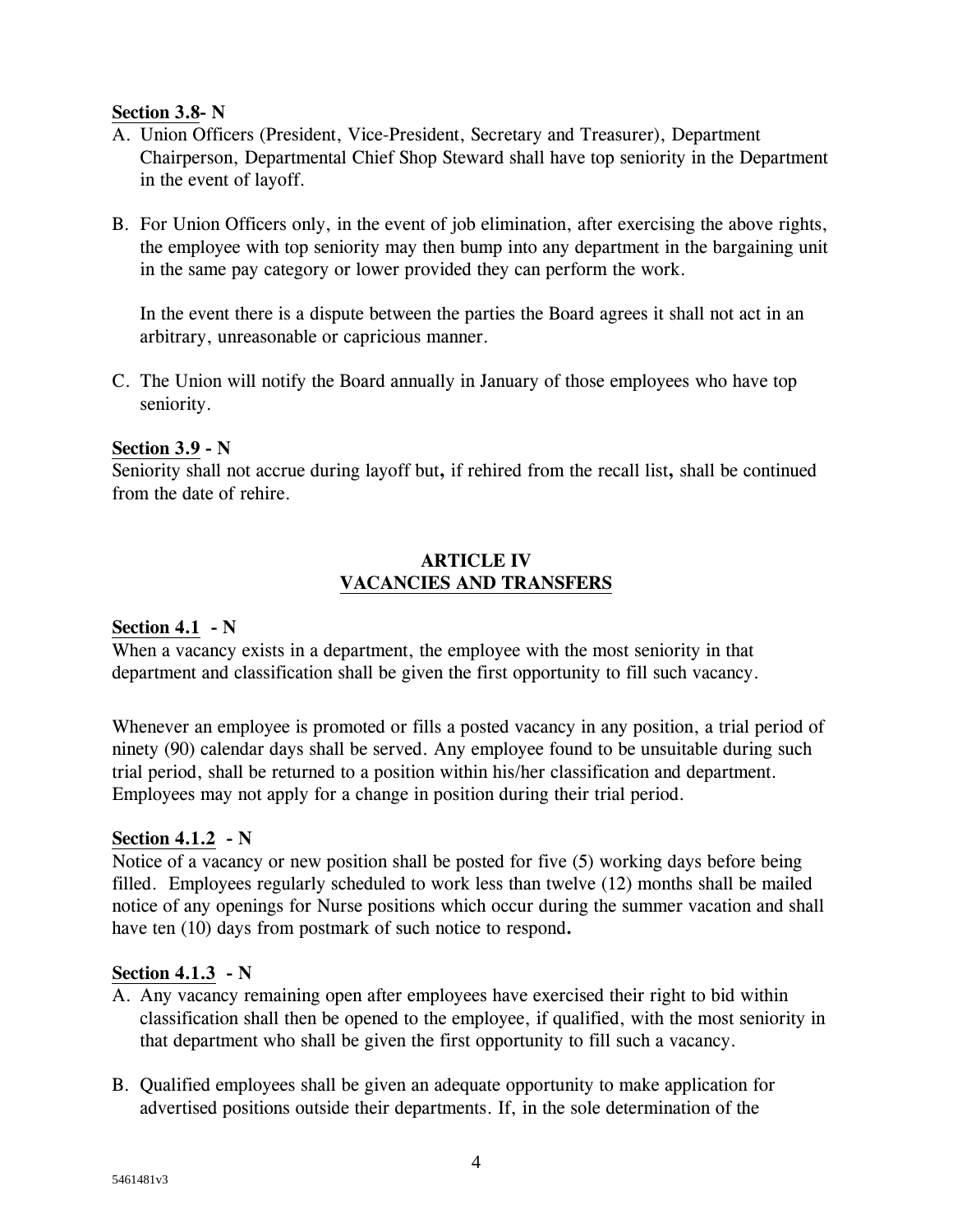Superintendent, the qualifications of the applicants are substantially equivalent, preference shall be given to qualified employees by the Board.

In making the determination the Board agrees that it shall not act in an arbitrary, unreasonable or capricious manner.

C. Whenever an employee fills a vacancy in accordance with the above procedures a trial period of ninety (90) calendar days shall be served. Any employee found to be unsuitable during such trial period, shall be returned to a position within his/her prior classification and department. Employees may not apply for a change in position during their trial period.

# **Section 4.1.4 - N**

Any new employee shall serve a probationary period of ninety (90) days at work. If such period is completed successfully, his or her seniority shall be computed from the date of employment.

## **Section 4.5 - N**

Any employee who is assigned to work in a higher classification for one or more hours shall be paid at the rate of the job for all time spent in such classification.

If the position involves a step the employee shall be paid at the step which provides the employee a rate increase.

## **Section 4.5.1 – N**

Part time nurses assigned to full time nursing duties for one full day or more shall be paid at the rate equal to the lowest full time rate (starting the first assigned full day) or to the next higher full time rate that will provide for an increase in pay.

## **ARTICLE V HOURS OF WORK**

## **Section 5.1 - N**

A. Routine work hours shall be established in accordance with the building schedule

- B. Each employee shall be entitled to lunch and breaks.
- C. All nurses shall receive their regular full day's pay for any day in which openings are delayed and for early dismissal days after all buses have left school.
- D. The work year shall be 185 school days and up to three (3) additional days during the summer recess. The scheduling of the additional days shall be by mutual agreement between the Board or its designee and each individual nurse who shall be paid at his/her hourly rate.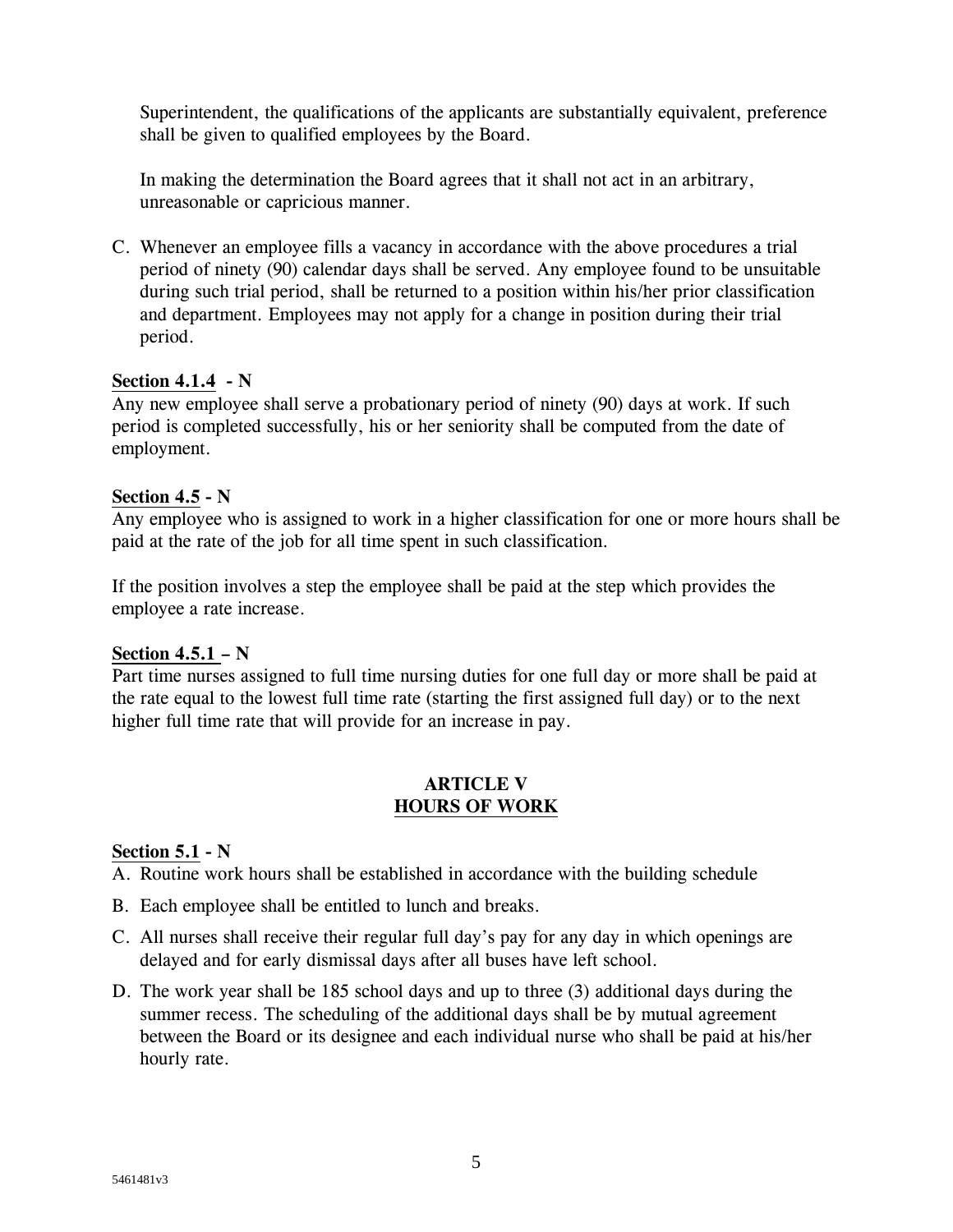## **ARTICLE VI LEAVES OF ABSENCE**

### **Section 6.1 - N**

Sick leave shall be considered to be absence from duty with pay for the following reasons:

- 1. Illness or injury, except where such illness or injury arises out of or in the course of employment by an employer other than the Employer.
- 2. When an employee is required to undergo medical, optical, or dental treatment and only when this cannot be accomplished on off-duty hours.
- 3. Sick leave can be taken in 30 minute increments.
- 4. When serious illness of a member of the employee's immediate family required his personal attendance; and if supported by a medical certificate.

### **Section 6.1.2 - N**

- A. Nurses shall be entitled to fifteen (15) sick leave days each school year.
- B. Current members of the bargaining unit may accumulate up to a maximum of two hundred and ten (210) sick days. New Nurses hired after 7/1/2014 may accumulate up to a maximum of one hundred and eighty (180) days.

## **Section 6.2 - N**

Sick leave shall be granted only to full-time (i.e. thirty (30) hours or more per week) employees except that an employee working less than full time shall be granted sick leave in proportion to the amount of time worked. Employees will be notified of their accumulated sick leave on or about October  $15<sup>th</sup>$  and April  $15<sup>th</sup>$  of each year.

### **Section 6.2.1 - N**

Employer acknowledges that these employees are covered by the provisions of the Workers' Compensation Act of the State of Connecticut.

## **Section 6.3 - N**

Sick leave shall continue to accumulate during leaves of absence with pay.

### **Section 6.4 - N**

A medical certificate signed by a licensed physician or other licensed practitioner whose method of healing is recognized by Connecticut State authorities may be required to any period of absence of more than five (5) consecutive working days, or when an employee's attendance record shows frequent or habitual absences because of claimed illness or injury.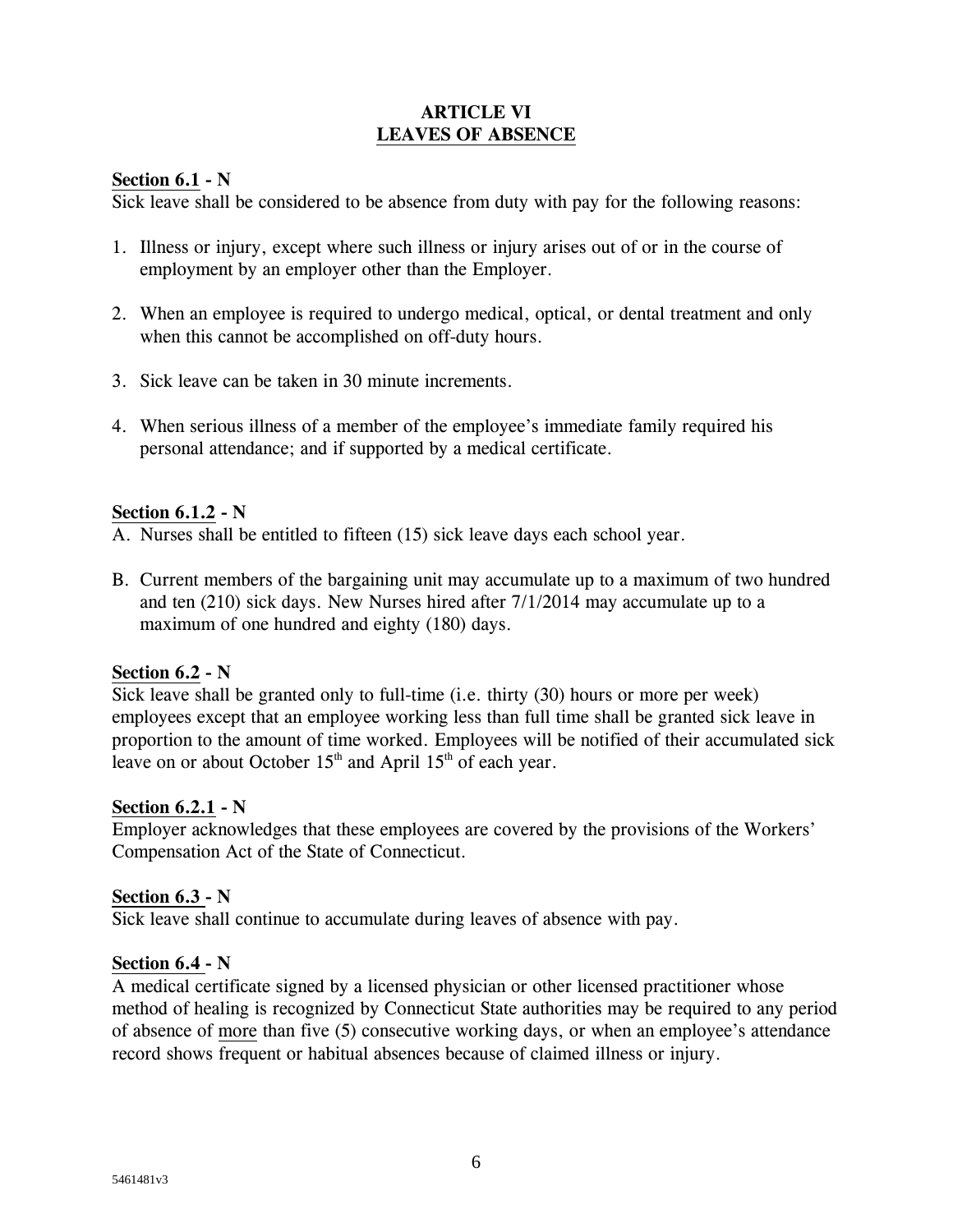# **Section 6.5 - N**

The Employer may provide a physician or nurse to make any necessary examination or investigation of any alleged abuses of sick leave privileges. The cost of such examination or investigation shall be paid by the Employer.

# **Section 6.6 - N**

Sick leave shall not accrue during a leave of absence without pay or while an employee is under suspension.

# **Section 6.7 - Military Service - N**

Any employee who leaves employment with the Employer to enlist in the Military Forces of the United States shall be granted Military leave without pay.

- 1. Such leave shall extend for the period of such military service for ninety (90) days after discharge from such service. Such leave shall not exceed four (4) years, except in the case of involuntary military service.
- 2. Any employee on military leave who has been discharged from the military forces of the United States and who applies for re-employment with the Employer within ninety (90) days of such discharge shall be reinstated in his former position together with all rights and privileges provided he meets the minimum qualifications of the position.
- 3. Employees re-employed in accordance with (2.) above shall be granted all re-employment rights as are determined by Federal and State statutes. Such period of service shall be included in its entirety for the purposes of seniority as provided herein.

# **Section 6.8 - Annual Military Training Leave - N**

Military leave shall be considered as continuous service and shall be so entered upon the Employer's records. An employee on annual military training shall be granted a leave of absence with pay, less such sums received for such service, not to exceed fifteen (15) calendar days during any one calendar year, provided he filed with the Superintendent of Schools a copy of his military orders placing him on active military duty.

# **Section 6.9 - Bereavement Leave - N**

In the event of death in the immediate family, an employee shall be granted three (3) days of leave with pay. The Superintendent of Schools or his/her designee may, at his/her discretion, grant additional days of leave; such additional days, however, shall be charged as sick leave. For purposes of this Section "immediate family" is defined as follows: mother, father, wife, husband, brother, brother-in–law, sister, sister–in-law, child, grandmother, grandfather, grandchild, mother-in-law, father-in-law, daughter-in-law, son-in-law, or any relative who is domiciled in the employee's household.

In the event of the death of an employee's stepmother, stepfather, stepbrother, stepsister, aunt or uncle, bereavement leave not to exceed two (2) days shall be granted.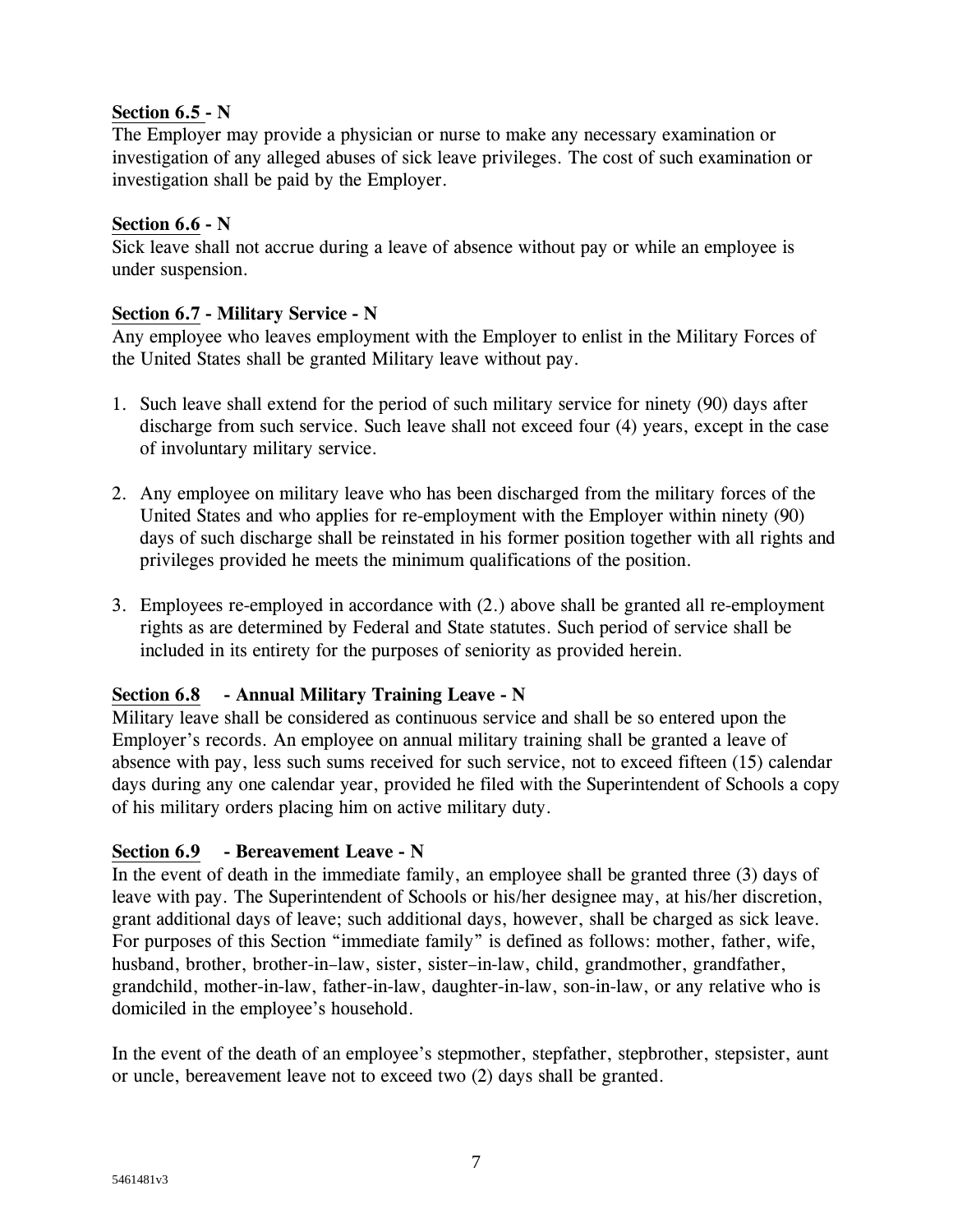# **Section 6.10 - Personal Leave - N**

Each employee shall be entitled to two (2) personal days per year for personal business and shall give written notice of leave forty-eight (48) hours in advance to the Superintendent or his/her designee except in cases of emergency in which event the employee shall provide notice as soon as possible. Personal leave shall not be used either immediately before or after a scheduled holiday or vacation without prior approval of the Superintendent or his/her designee. Effective 7/1/07, nurses may carry over one (1) unused personal day to the following year. Personal leave days may not exceed three (3) days in any one school year including the day carried over. There shall be no compensation for such unused days upon termination of employment.

## **Section 6.11 - Union Activities - N**

Approved Union Delegate shall be allowed time off with pay to attend the below mentioned Union functions:

- State Labor Council Convention
- Council #4 Convention
- AFSCME, AFL-CIO International Convention

Total days under this Section shall not exceed ten (10) days per year.

## **Section 6.12 - Unpaid Leave –N**

- A. Employees may be granted leaves of absence without pay for up to one (1) year upon request except to work for another employer.
- B. The employee shall be reinstated to a position, the same, or comparable, to the position she held prior to the commencement of the leave, if it exists.
- C. An employee on such leave shall continue in seniority status for layoff purposes but shall not accrue additional seniority.

## **Section 6.13 - Maternity Leave - N**

An employee who becomes sick or disabled due to pregnancy or childbirth shall, upon her request, be placed on sick leave for childbearing purposes. Leave shall begin when, in the opinion of her doctor, she is no longer physically able to work and said leave shall expire when, in the opinion of her doctor, she is physically able to return to work. Employees who anticipated using this form of sick leave should notify the Superintendent as far in advance of the anticipated commencement date of leave as possible. Except in the case of medical difficulties, sick leave is not normally expected to continue for more than six (6) weeks after delivery.

## **Section 6.14 - Workman's Compensation - N**

An employee who is receiving Workers' Compensation benefits shall be paid at the rate provided for in the Workers' Compensation Act.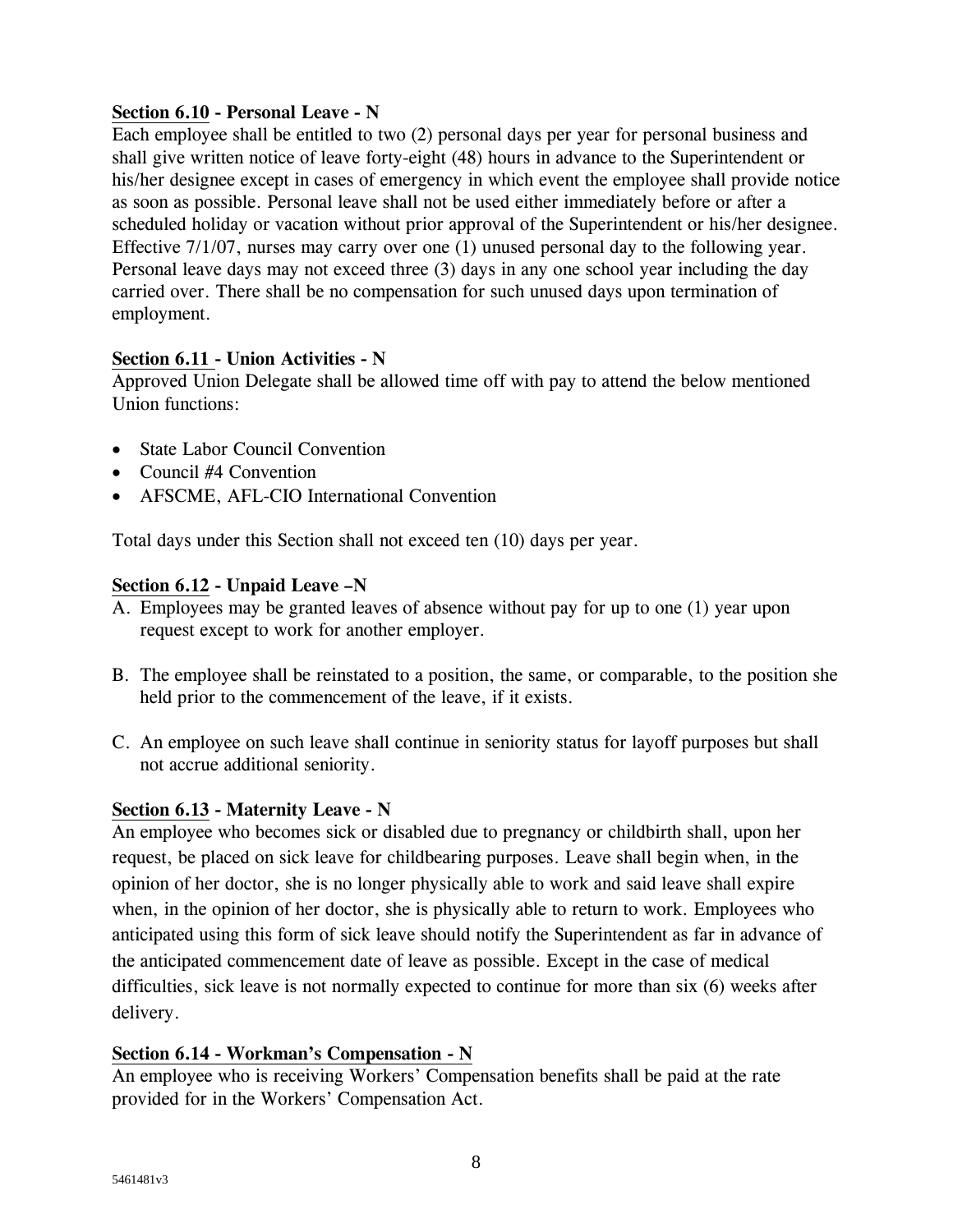During the waiting period after an employee applies for Workers' Compensation, and while eligibility is being determined, the Board shall pay the employee's regular weekly wages and charge this period of time to sick leave, so long as such sick leave exists in the employee's sick leave account. In the event an employee does not have any accrued sick leave, he/she may borrow against future accrued leave and his/her future accrued leave will be reduced accordingly. If subsequently a determination is made that the employee is eligible for Workers' Compensation, the Board will be reimbursed by the employee from the proceeds of the Workers' Compensation and an adjustment will be made to the employee's sick leave account.

Employees injured in the course of their official duties and in the performance of their work when such injury is compensable under Workers' Compensation laws shall not be charged for sick leave while receiving Workers' Compensation.

### **ARTICLE VII SAFETY AND HEALTH**

### **Section 7.1 - N**

Both parties to this Agreement hold themselves responsible for mutual cooperative enforcement of safety rules and regulations.

### **ARTICLE VIII MEDICAL/DISABILITY COVERAGE**

#### **Section 8.1 - N**

- A. The remainder of any or all of the medical coverage provided by this Article, and coverage for the employee's spouse and/or dependents shall be made available at the group rate at no cost to the Board.
- B. This Section shall become effective on September 1, 1999. Employees who seek coverage shall notify the Business Manager in writing and the employee shall be covered on the first day of the month following such notice.

#### **Section 8.2 – Health Insurance - N**

All eligible Nurses shall be entitled to elect coverage for themselves and their dependents under one of the health insurance programs described below. Each shall be subject to the cost sharing provisions and other limitations or restrictions applicable to the medical program selected as set forth in the following sections.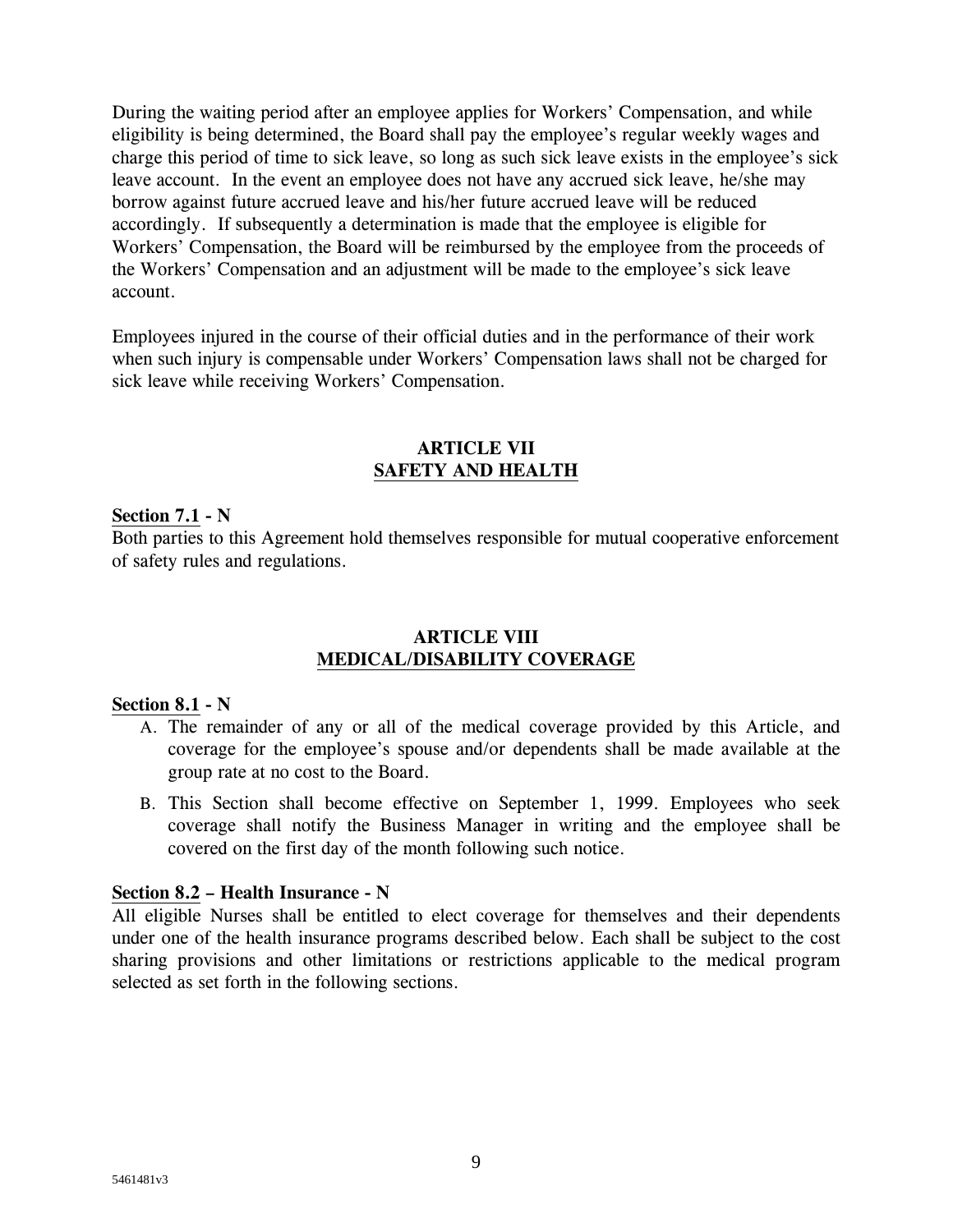- 1. The copay plan with coverage as follows:
	- (a) Each nurse shall receive medical insurance coverage for themselves and their dependents under the plan below:

| Co-Pay Chart                 |                         |  |
|------------------------------|-------------------------|--|
| <b>Office Visit</b>          | \$25                    |  |
| Specialty Office Visit       | \$35                    |  |
| <b>Inpatient Admission</b>   | \$200                   |  |
| <b>Outpatient Surgery</b>    | \$150                   |  |
| <b>Emergency Room</b>        | \$100                   |  |
| Urgent Care                  | \$25                    |  |
| High Cost Diagnostic*        | N/A                     |  |
| <b>OON</b> Deductible        | 400/800/1200            |  |
| <b>OON</b> Coinsurance       | 80%/20%                 |  |
| <b>OON</b> Coins Max         | 1500/3000/4500          |  |
| <b>OON Out-of-Pocket Max</b> | 1900/3800/5700          |  |
|                              |                         |  |
| RX Copay                     | \$10/25/40              |  |
| RX Benefit Maximum           | Unlimited               |  |
| Mail Order Copays            | 2x                      |  |
| RX Day Supply                | 30/90                   |  |
| <b>RX</b> Edits              | <b>Oual/Safety Only</b> |  |

- (b) Anthem (Blue Cross/Blue Shield) full payment Dental Rider; including Riders A, B, C and D. Board of Education reserves the right to change the dental insurance carrier provided substantially equivalent coverage and network are provided.
- (c) Such coverage shall include vision benefits
- 2. Premium Contributions:

The cost of coverage described in Section 8.2 shall be shared by the Board and the nurses as follows for the duration of the agreement:

| <b>Nurses/PPO PLAN</b> |         |         |         |
|------------------------|---------|---------|---------|
|                        | 2017-18 | 2018-19 | 2019-20 |
| Employee               | 11%     | 12%     | 13%     |
| <b>Board</b>           | 89%     | 88%     | 87%     |
| <b>Nurses/HMO PLAN</b> |         |         |         |
|                        | 2017-18 | 2018-19 | 2019-20 |
| Employee               | 6%      | $7\%$   | 8%      |
| <b>Board</b>           | 94%     | 93%     | 92%     |

## **Section 8.2.2 Health Insurance Riders - N**

Coverage pursuant to Section 8.2 shall include:

a. Reimbursement of Medicaid premiums of eligible employees;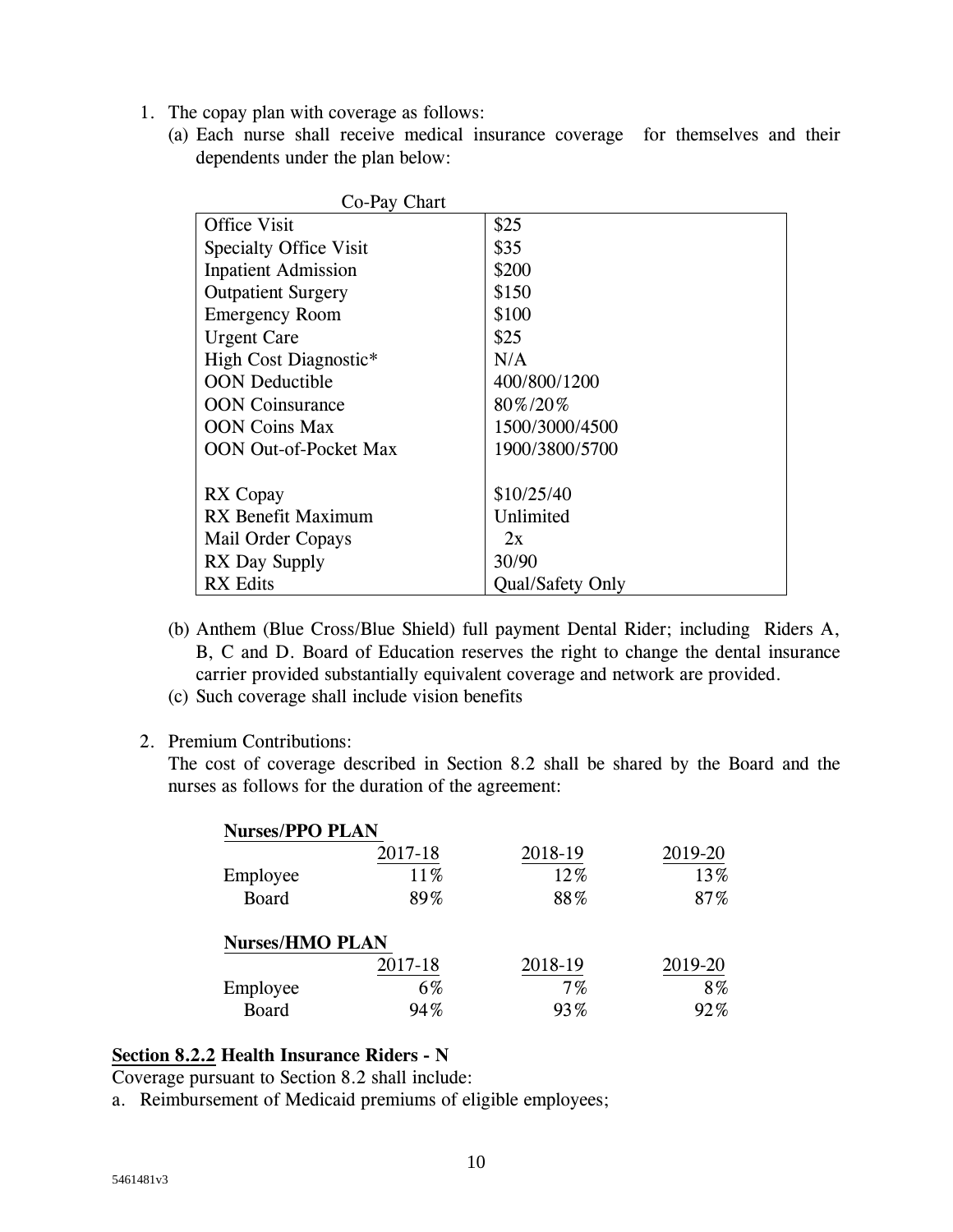b. Anthem (Blue Cross/Blue Shield) High Option Plan or its substantial equivalent and Anthem (Blue Cross/Blue Shield) 65 Plan 81 or its substantial equivalent for retirees and dependents (at no cost to the retiree).

The provision set forth in Sections 8.2.2 (a) and (b) shall not apply to employees hired on or after July 1, 2017.

# **Section 8.2.3 Premium Cost Sharing - N**

Said amounts shall be paid weekly through payroll deduction or, in the case of retirees entitled to benefits, pursuant to Section 8.2, through monthly remittance. Effective July 1, 2018, said amounts shall be paid biweekly though payroll deduction. The Board shall adopt an IRS Section 125 pretax premium conversion account.

## **Section 8.2.4 Excise Tax**

The Patient Protection and Affordable Care Act ("PPACA"; Public Law 111-148) has set forth and codified under the Internal Revenue Code (IRC) §4980I the imposition of an excise tax related to employer provided health insurance plans that exceed certain value thresholds. The impact of the excise tax is scheduled to take effect in 2020. Should any Federal statute or regulation pertaining to IRC §4980I be mandated to take effect in the 2019-2020 contract year triggering the imposition of an excise tax with respect to any of the contractually agreed upon insurance plans offered herein, the parties agree to commence mid-term negotiations on the excise tax in accordance with the MERA. Such negotiations shall be limited solely to the distribution of payment of the excise tax, insurance plan offerings, coverage, design, and premium cost share. Other negotiated subject matters shall not be subject to this reopener provision.

## **Section 8.3.1**

All full time Nurse Department employees who are at least sixty (60) years of age and have been then employed by the Board for at least the prior fifteen (15) years shall be entitled, upon their retirement from their employment with the Board, to the medical insurance coverage as follows:

1. Benefits Prior to Age Sixty-Five (65):

The Board will provide all the medical coverage to future retirees until the retiree reaches age sixty-five (65) which is provided to active bargaining unit employees of the employee's department, except that the premium cost sharing by the retiree shall then be twenty-five percent (25%) of the premium, with the Board paying the remaining seventy-five percent (75%) of the premium.

Any Nurse retiree who began his/her employment with the Board on or after the date the 2007-2010 Agreement was signed who receives coverage under this Section 8.3.1., Benefits Prior to Age Sixty Five, (or whose spouse of other family member receives coverage under this section) shall pay thirty-five percent (35%) of the cost associated with said coverage for him/herself and sixty-five percent (65%) of the cost associated with said coverage for a spouse or other family member.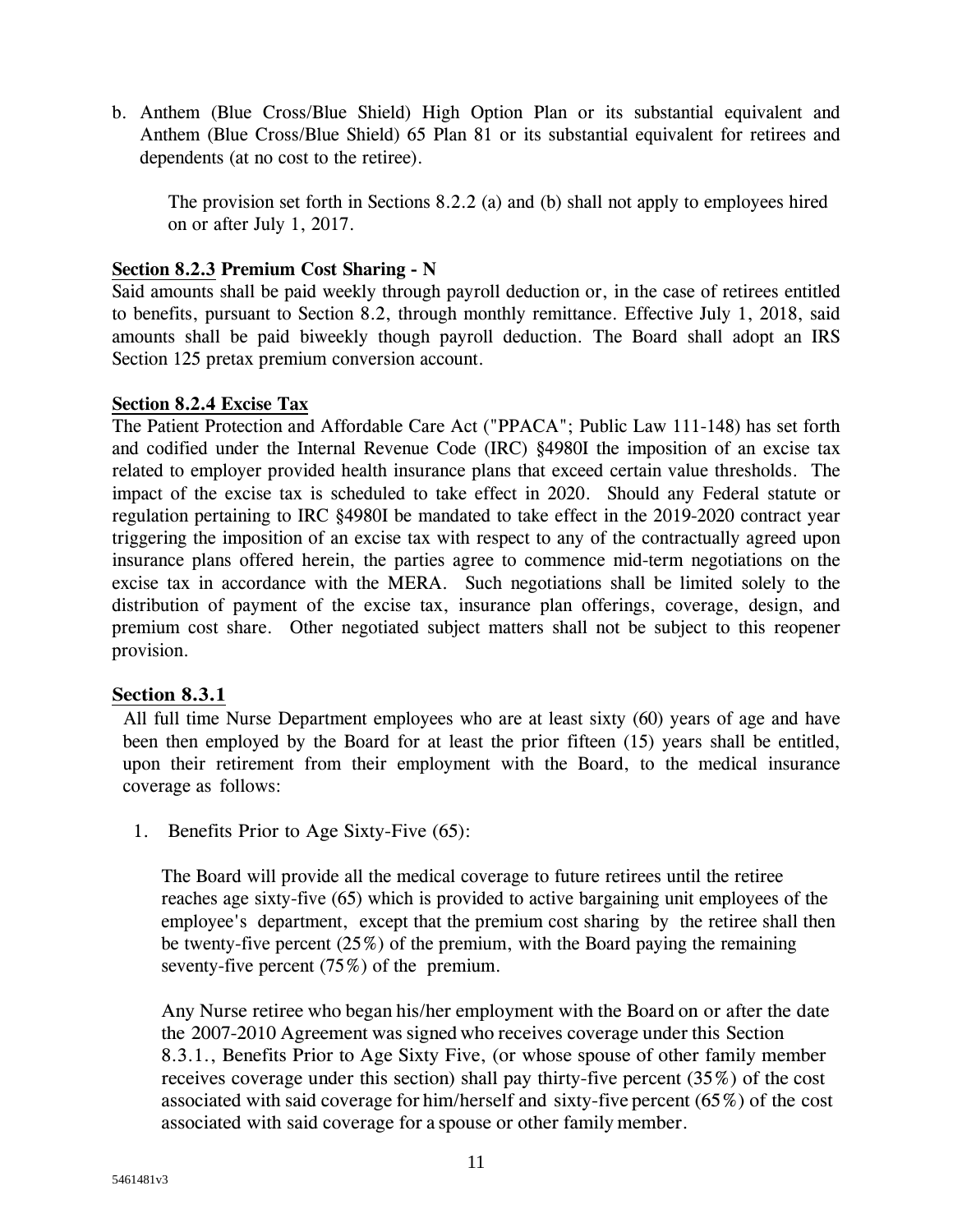2. Benefits After Age Sixty-Five (65)

The employees identified above and who retire at age sixty-five (65) or older, or who are retired when they reach age sixty-five (65) or older, shall then be entitled, after their sixty fifth  $(65<sup>th</sup>)$  birthday while retired from employment with the Board, to the Medicare supplement insurance (Blue Cross/Blue Shield high Option Plan and Blue Cross/Blue Shield Plan 81 or their equivalents) for the retired individual at a premium cost sharing by the retiree which shall be twenty-five (25%) of the premium, with the Board paying the remaining seventy-five percent (75%) of the premium.

The provisions set forth in sections 8.3.1 and subsections 8.3.1 (1) and (2) shall not apply to employees hired on or after July 1, 2017.

### **Section 8.3.2**

Any Nurse retiree who began his/her employment with the Board on or after the date the 2007-2010 Agreement was signed who receives the coverage under this Section 8.3.2, Benefits After Age Sixty-Five (65), shall pay thirty-five percent (35%) of the cost associated with said coverage for him/herself with the Board paying the remaining sixty- five percent  $(65\%)$  of the cost associated with said coverage.

The medical insurance coverage provided to the retiree for his/her eligible family members shall, upon the retiree's sixty-fifth  $(65<sup>th</sup>)$  birthday no longer be provided by the Board unless the premium is paid by the retiree for such coverage, at the group rates but at a premium cost sharing by the retiree of one-hundred percent (100%).

### **ARTICLE IX LIFE INSURANCE**

### **Section 9.1 - N**

The Board shall provide and pay for life insurance in an amount equal to the annual base pay of the employee and shall provide an Accidental Death and Dismemberment Benefit for Nurses equal to the annual base pay.

### **ARTICLE X RETIREMENT AND DISABILITY BENEFIT**

### **Section 10.1 - N**

A. Effective ongoing for all Nurses effective retroactive from July 1, 1994 and each July 1st thereafter, the Employer shall contribute five percent  $(5\%)$  of annual pay for each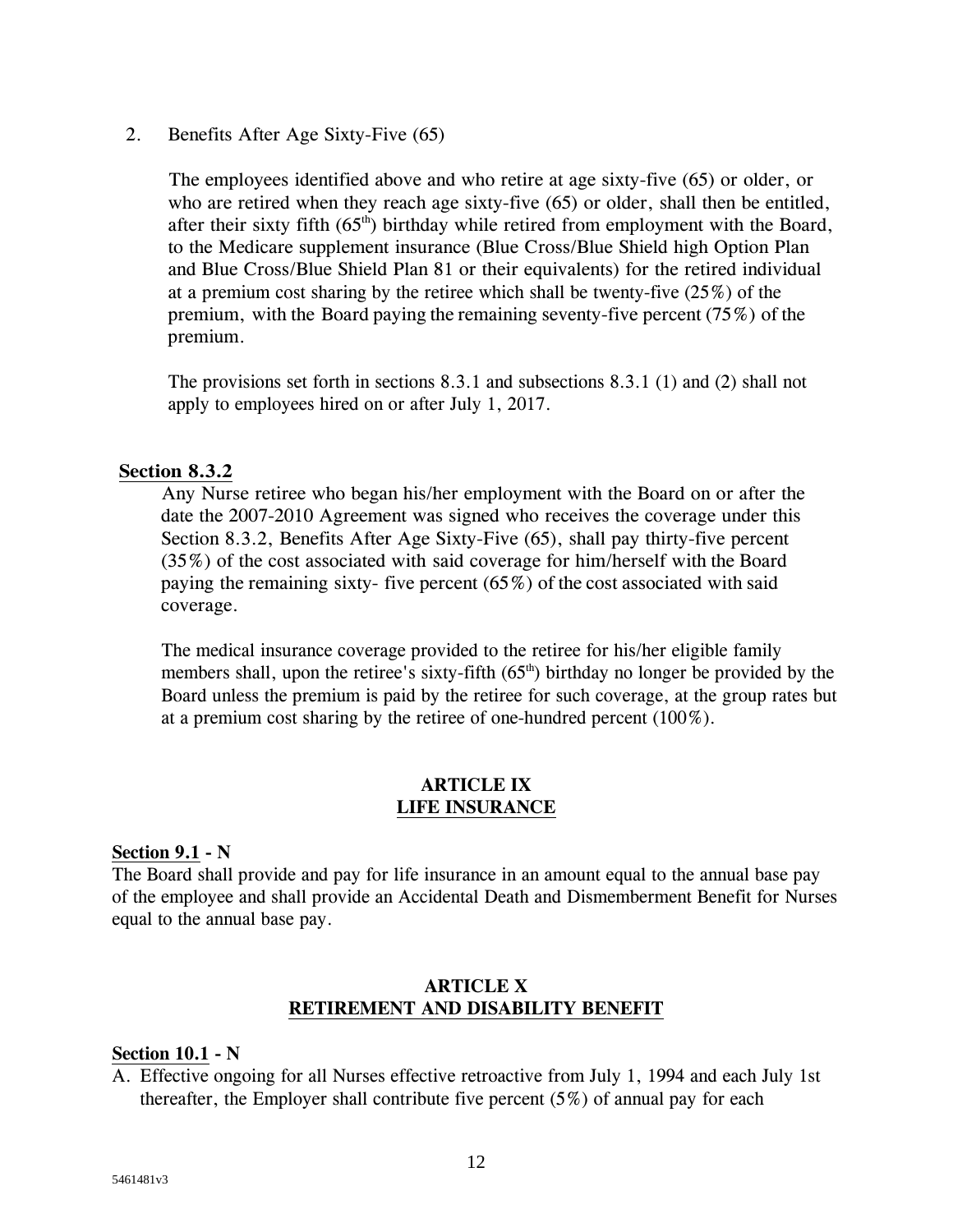employee who has notified the Employer of his or her election to participate in the Board of Education 403(b) retirement plan. Said amount shall be matched by the employee.

- B. Employees who elect to participate in the above mentioned plan must do so in writing, addressed to the Business Manager, within sixty (60) days of ratification of this Agreement by the parties, or, within sixty (60) days of hire if a new employee. Such notification shall be confirmed by the Business Manager, in writing, within ten (10) days of receipt of such notice.
- C. Employees who participate in the above mentioned plan may contribute up to any limitation imposed by the IRS of their annual pay, including any amount used to match the Employer's contribution, upon notice as indicated above.
	- 1. Employee contributions may be increased to the above maximum for payroll deduction purposes upon written notice to the Business Manager.
- D. The parties agree that the annual combined contributions shall not exceed any limitation imposed by the IRS.

## **ARTICLE XI PRIOR PRACTICE**

### **Section 11.1 - N**

Nothing in this Agreement shall be construed as abridging any right or benefit that employees have enjoyed heretofore, unless the right or benefit is specifically cancelled or superseded by a provision of this Agreement.

### **ARTICLE XII BULLETIN BOARDS**

**Section 12.1 - N** 

The Employer shall permit the use of a bulletin board in every school building by the Union for posting of notices concerning local union business.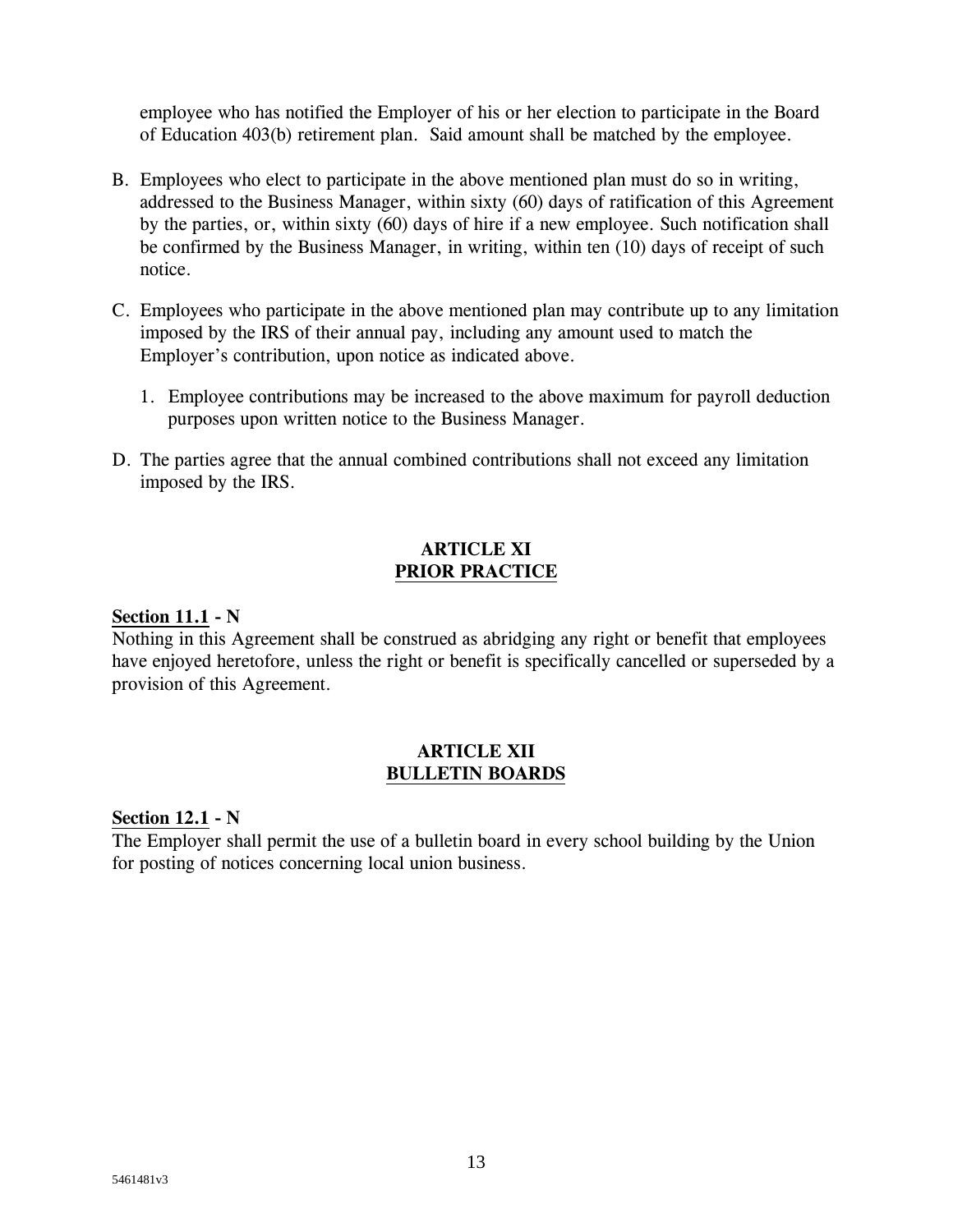# **ARTICLE XIII RATES OF PAY**

### **Section 13.1 - N**

Compensation Plan (Hourly Rates) of Nurse Employees of the Board of Education of the City of Torrington, Connecticut who are represented for Collective Bargaining purposes by Local 1579 of Council 4, AFSCME, AFL-CIO, in these classifications:

| <b>Wage Group</b> | 2017-18  | 2018-19  | 2019-20  |
|-------------------|----------|----------|----------|
| Year $1-3$        | \$42,934 | \$43,363 | \$43,797 |
| Year 4-6          | \$44,711 | \$45,158 | \$45,610 |
| Year $7-10$       | \$46,820 | \$47,288 | \$47,761 |
| $10 +$ Years      | \$54,350 | \$54,893 | \$55,442 |

### **Effective and Retroactive to July 1, 2017**

| Year 1 | $GWI -$ | 1.00% | 7/1/2017 |
|--------|---------|-------|----------|
| Year 2 | $GWI -$ | 1.00% | 7/1/2018 |
| Year 3 | $GWI -$ | 1.00% | 7/1/2019 |

### Base Salary

The lowest full-time nurse salary will become the base pay for all newly hired nurses until all full time nurse salaries are equivalent. Base pay for part-time nurses will be calculated on a percentage of the full-time base pay.

## Nurse Department Coordinator

The Nurse Department Coordinator shall receive a stipend of \$2,976 each year.

## **Section 13.1.2 – N**

Effective 7/1/04, upon completion of five (5) years of service, each Nurse shall receive a longevity payment of nine hundred dollars (\$900.00); after ten (10) years of service one thousand two hundred dollars (\$1,200); after fifteen years of service, one thousand five hundred dollars (\$1,500); and, effective 7/1/07, two thousand dollars (\$2,000) after twenty years of service to be paid in a separate check on the pay day prior to December 25th annually. Anyone hired on or after July 1, 2014 will not receive the longevity benefit.

## **Section 13.1.3 – N**

Effective 7/1/07 the following stipends shall be paid annually on the first pay day in June: This stipend will no longer be offered to Nurses hired after July 1, 2014.

| Holders of a Masters Degree of Nursing or Education - | \$1200/year (BSN Required) |
|-------------------------------------------------------|----------------------------|
| Holders of a Bachelors Degree of Nursing -            | \$800/year                 |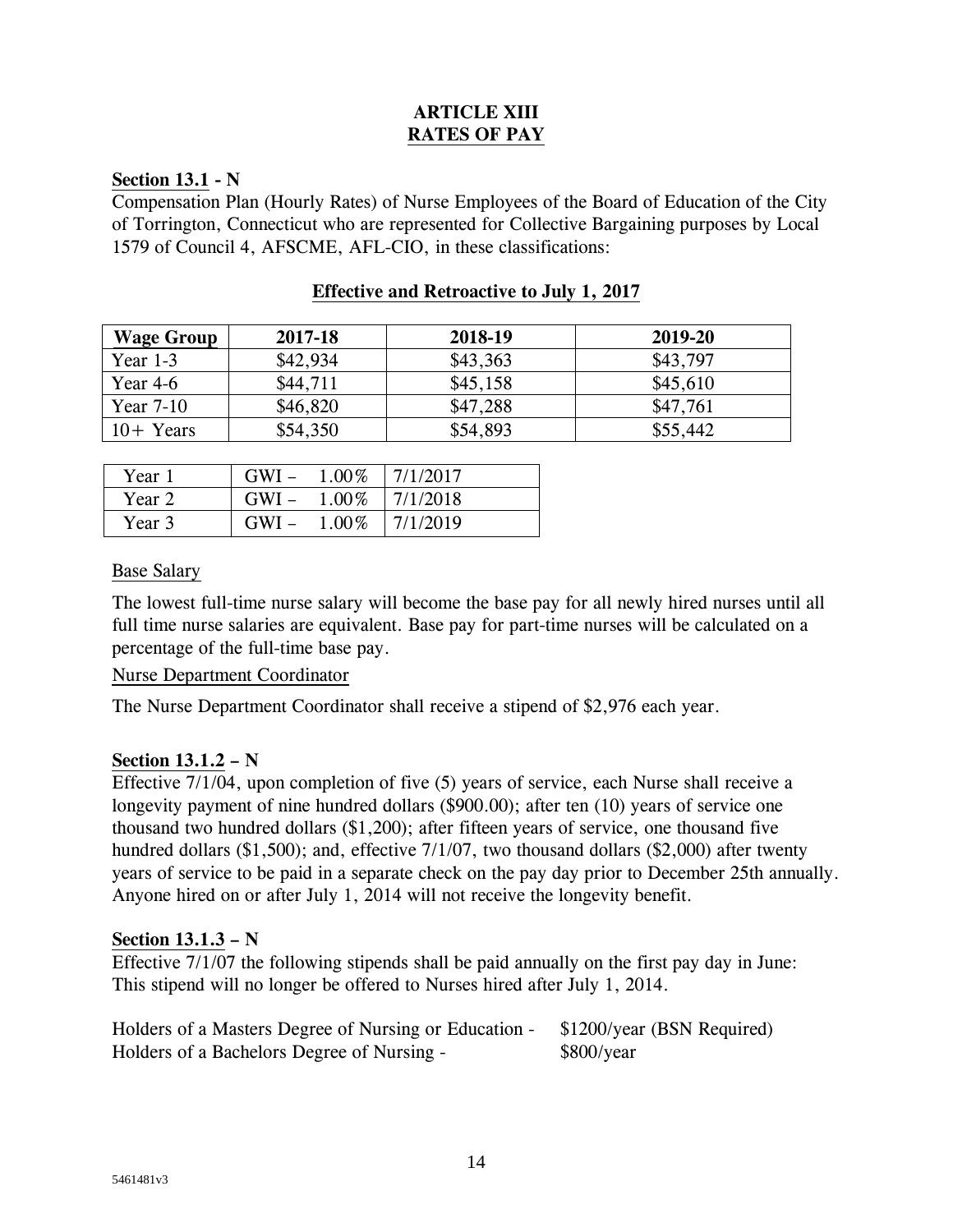## **ARTICLE XIV DISCIPLINARY PROCEDURE**

### **Section 14.1 - N**

Warnings and disciplinary actions shall not be imposed except for just cause. The employee and the Union will be given written notification of any proposed disciplinary action.

### **Section 14.2 - N**

Written warnings will be in effect for a two (2) year period from the date of issuance. After said two (2) year period, the warning will be removed from the employee's personnel file, if there has been no repetition of the same offense.

- 1. Except in serious matters of employee misconduct, progressive disciplinary action will normally be followed. The normal order of such progression is verbal warning, written warning, suspension and dismissal.
- 2. There will be no disciplinary action without just cause.
- 3. The Union shall be notified in writing, whenever an employee is suspended or discharged. Such notification shall be made to the Union office as concurrently as possible with the discipline.

## **ARTICLE XV GRIEVANCE PROCEDURE**

## **Section 15.1 - N**

The purpose of the grievance procedure shall be to settle employee grievances on as low an administrative level as possible.

## **Section 15.2 - N**

A grievance for the purpose of this procedure shall be considered to be a complaint concerned with matters relating to interpretation and application of the Articles and Sections of this Agreement.

### **Section 15.3 - N**

Any employee may use this grievance procedure with or without Union assistance. No grievance may be filed after twenty (20) working days of the event giving rise to it or after twenty (20) working days after the employee and the Union knew or should have known of such event.

Should an employee process a grievance through one or more of the steps provided herein prior to seeking Union aid, the Union may, at its discretion, process the grievance from the next succeeding steps following that which the employee has utilized.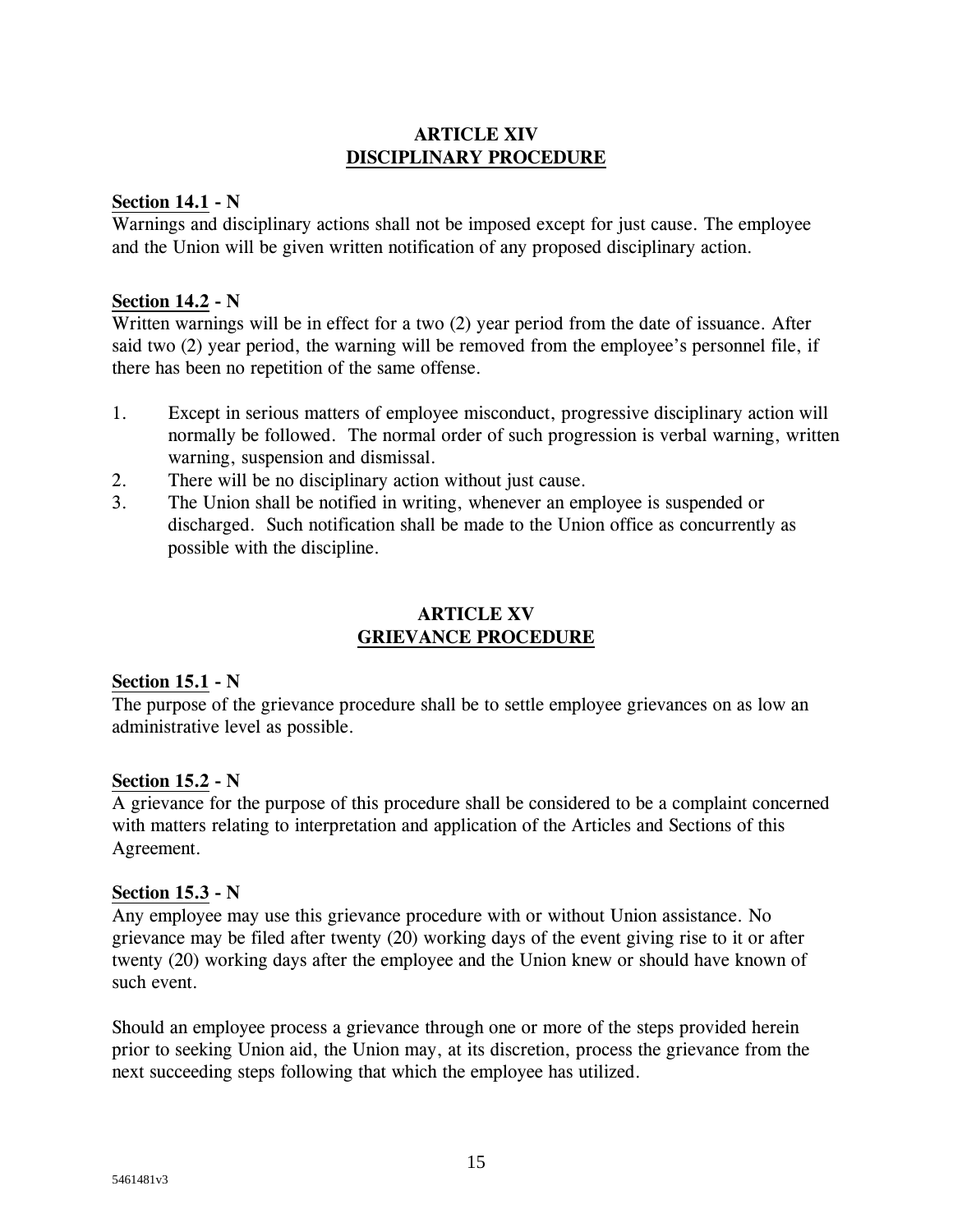For purposes of the grievance procedure "appropriate supervisor" shall mean for Nurses their School Principal.

Employees meeting at Step One with the Business Manager shall move directly to Step Three if their grievance shall not have been disposed of to the satisfaction of the aggrieved.

# **STEP ONE - N**

Any employee who has a grievance shall reduce the grievance to writing and submit it to his/her appropriate supervisor for his/her department, within the time limit specified in the first paragraph above, who shall use his best efforts to settle the dispute. The appropriate supervisor shall meet with all parties concerned within three (3) working days of his receipt of the grievance and his decision shall be submitted in writing to the aggrieved employee and his representative, if he is represented, within five (5) working days of receipt of the grievance.

## **STEP TWO - N**

If the employee and his representative are not satisfied with the decision rendered by the appropriate supervisor, the Union may submit the grievance in writing to the Business Manager within ten (10) working days after the decision in Step One. The Business Manager shall meet with all parties concerned and the Council #4 Staff Representative within ten (10) working days of its receipt of the grievance and the Business Manager shall render his/her decision in writing to the employee and the Union within ten (10) working days of the hearing.

# **STEP THREE - N**

If the grievance shall not have been disposed of to the satisfaction of the aggrieved, either party, within ten (10) working days after the decision in Step Two (Step One if having met firstly with the Business Manager), may submit the grievance in writing to the Board of Education. The Board of Education or its designated committee shall meet with all parties concerned and the Council #4 Staff Representative within ten (10) working days of its receipt of the grievance and the Board of Education or its designated committee shall render its decision in writing to the employee and the Union within ten (10) working days of the hearing.

## **STEP FOUR - N**

If the grievance shall not have been disposed of to the satisfaction of the aggrieved, either party, within twenty (20) working days after the decision in Step Three, may submit the grievance to the Connecticut State Board of Mediation and Arbitration hereafter noted, and the decision rendered by such State Board shall be final and binding upon the parties.

The employer may also utilize the arbitration procedure outlined for the Union as indicated above.

## **Section 15.4 - N**

The Union shall be entitled to submit grievances in the name of the Local 1579 and in the same manner as is provided herein for employees.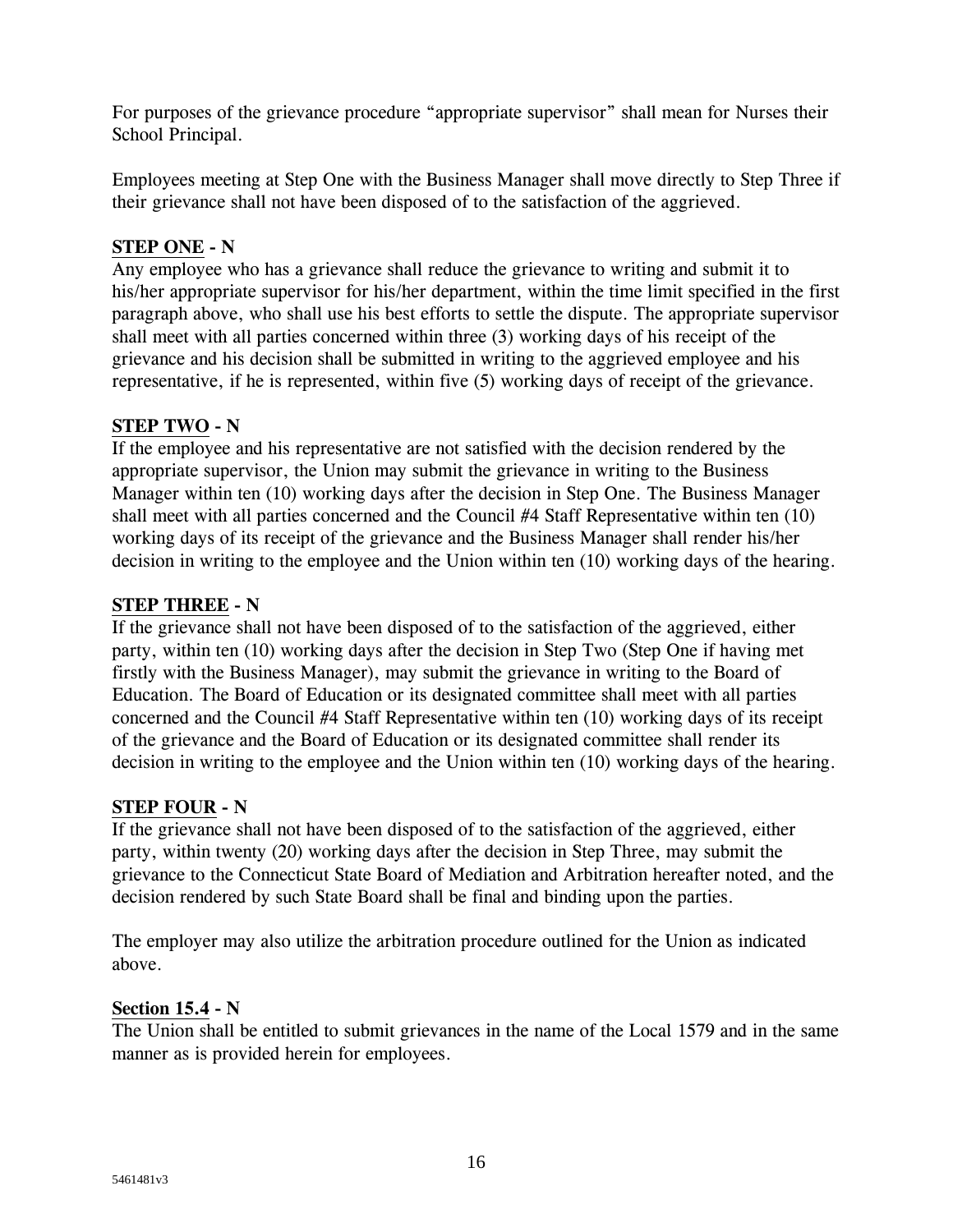# **Section 15.5 - N**

Time extensions beyond those stipulated in this grievance procedure may be arrived at by mutual agreement of the parties concerned.

# **Section 15.6 - N**

Stewards shall be allowed time off to investigate grievances and to discuss grievances with the appropriate authority without loss of pay.

1. When presenting grievances before any appropriate forum, the Local's President or Vice President, the Steward, the chairperson, aggrieved party and necessary witnesses shall attend without loss of pay.

## **Section 15.7 - N**

Any agreement reached to dispose of a grievance prior to arbitration shall be implemented immediately unless otherwise agreed by the parties.

# **ARTICLE XVI NO STRIKE CLAUSE**

The Board agrees that there will be no lockout of any employee or employees during the life of this Agreement. The Union and the individual employees covered hereunder expressly agree that there will be no strike during the life of this contract.

## **ARTICLE XVII BOARD PREROGATIVES**

The Board of Education has and will continue to retain, whether exercised or not, all of the powers specified in Conn. Gen. Stat. §10-220, which is incorporated herein by reference, and has and will continue to retain exclusively whether exercised or not, all of the rights, powers and authority not specifically relinquished, abridged, or limited by the provisions of this agreement; it shall have the sole right, responsibility and prerogative of management of all of the affairs of the schools and the direction of the working forces including but not limited to the following:

a. To determine the care, maintenance and operation of its facilities and equipment used for and on behalf of the purposes of the Board of Education;

b. To establish or continue policies, practices and procedures for the conduct of school business, and from time to time, to change or abolish such policies, practices, or procedures, provided the employees are notified in writing of such changes;

c. To employ, transfer, or promote employees, to demote employees for just cause, or to lay off, terminate, or otherwise relieve employees from duty for lack of work, budgetary cuts or other legitimate reasons when it should be in the best interest of the Board or of the schools (which rights shall include the right to contract or subcontract Board operations);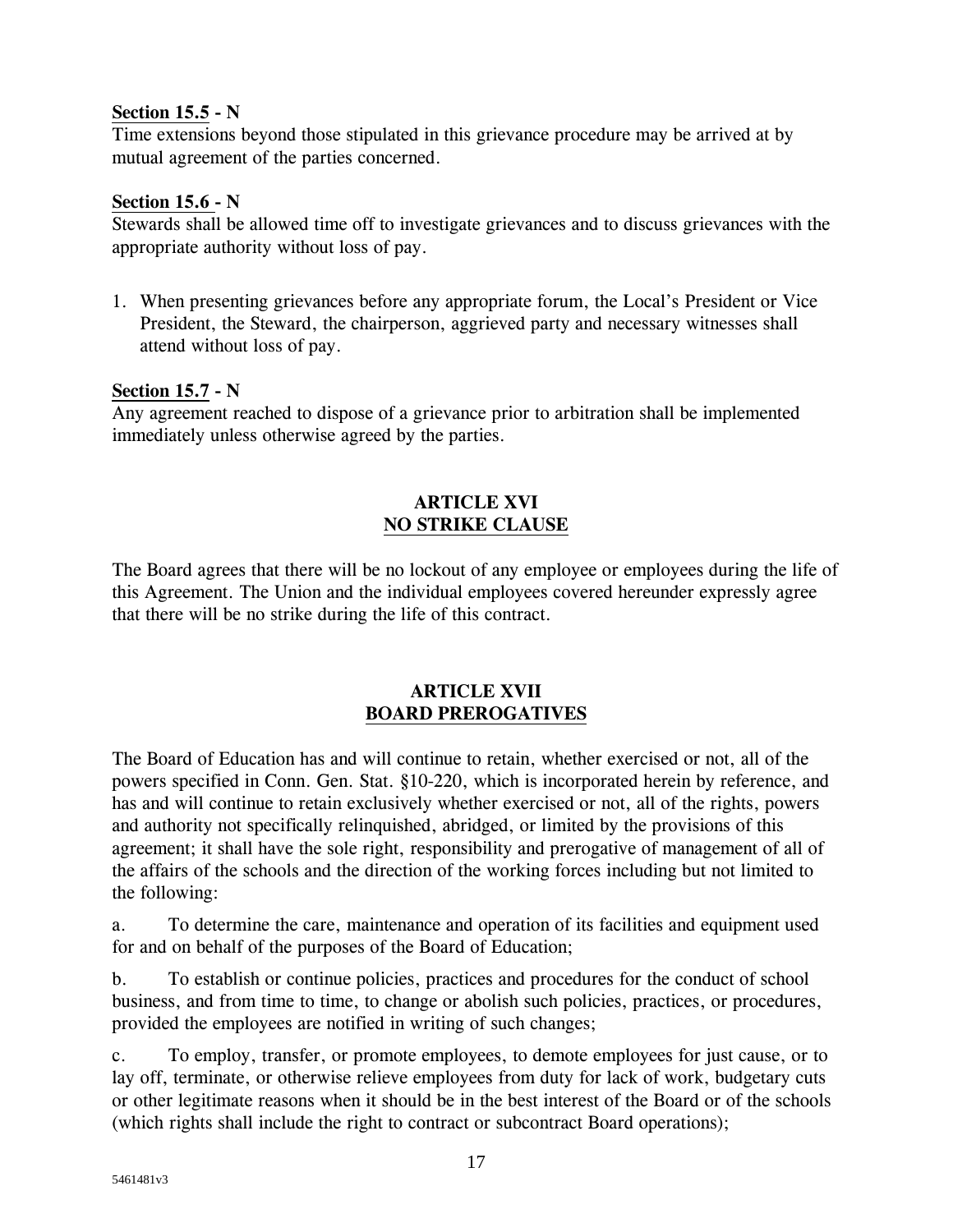d. To prescribe and enforce reasonable rules and regulations for the maintenance of discipline and for the performance of work in accordance with the requirements of the schools; provided the employees are notified in writing of such rules;

e. To establish job descriptions and job classifications, and, from time to time, change such job descriptions and job classifications, and to ensure that incidental duties connected with departmental operations whether enumerated in job description or not, shall be performed by the employees;

f. The above rights responsibilities and prerogatives are inherent in the Torrington Board of Education and the Superintendent of Schools and are not subject to delegation in whole or in part.

## **ARTICLE XVIII MISCELLANEOUS**

# **Section 18.1 - Pronouns - N**

The parties hereby understand that the use of pronouns shall include reference to both genders.

# **Section 18.2 - Mileage/Reimbursement - N**

Employees using their own vehicles, with authorization, for school purposes, shall be compensated by the IRS mileage allowance rate per mile, including assignments outside the City of Torrington.

## **Section 18.3 - Meeting Place - N**

The Board shall make available to the Union, upon request, and without charge, a suitable meeting place in a school building for Union meetings provided that the use is not in conflict with other school programs and does not result in additional cost to the Board.

## **Section 18.4 - Subcontracting/Assigning-out in accordance with Law - N**

The Board has the right to sub-contract as it needs for any activity that occurs beyond the scope of the School Nurse responsibilities.

# **Section 18.5 - Copies of Agreement - N**

The Board shall provide the Council 4 Representative with six (6) original signature documents of the Agreement within thirty (30) days of ratification by the Board. The Union shall prepare the documents for signing for the above provision.

## **Section 18.6 - Savings Clause - N**

If any Section, sentence, clause or phrase of the Agreement shall be held for any reason to be inoperative, void or invalid, the validity of the remaining portion of this Agreement shall not be affected thereby, it being the intention of the parties in adopting this Agreement that no portion thereof, or provision herein, shall become inoperative or fail by reason of the invalidity of any other portion or provision.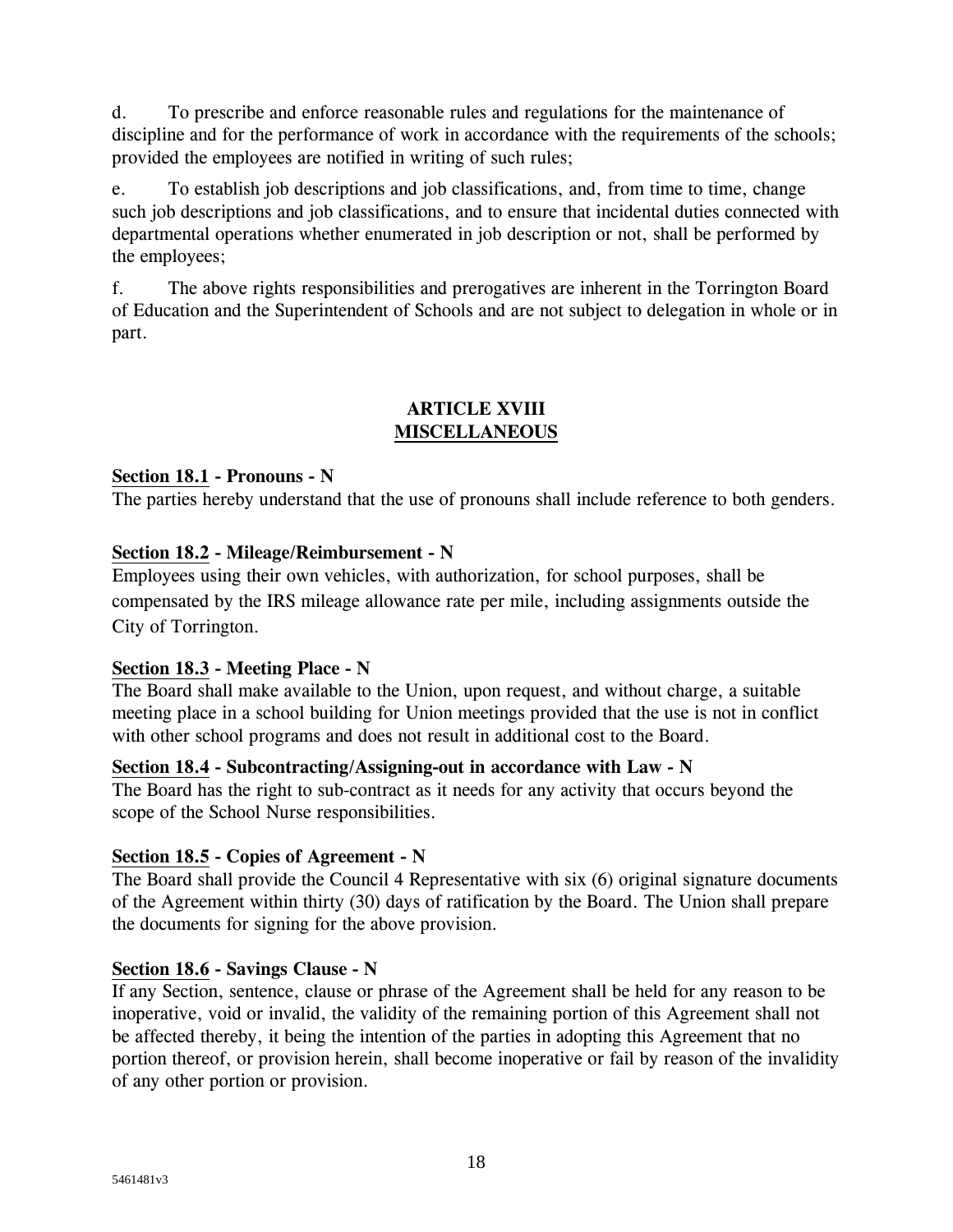# **Section 18.7 - Performance Evaluations - N**

Annual performance evaluations will be conducted by the employee's direct district assigned supervisor. Evaluations will be signed off by the supervisor and employee. Completed evaluations will be filed in the employee's personnel file.

Employees who receive an unsatisfactory evaluation shall have the right to file a rebuttal, which will be attached to the evaluation and placed in the employee's personnel file.

## **Section 18.8-Direct Deposit-N**

Effective July 1, 2018, all employees shall participate in direct deposit.

## **Section 18.9-Biweekly pay-N**

Effective July 1, 2018, all employees shall be paid biweekly.

# **Section 18.10 Information Requests-N**

The Union may request the following bargaining unit information once annually. Such information shall include the following for each bargaining unit member: a) name; b) position; c) home address; d) home telephone number and e) work email addresses.

# **Section 18.11 New Employee Orientation-N**

The Union shall have the right and opportunity to hold an orientation session with all newly hired employees. This orientation session shall be for the purpose of explaining the new employee's contractual rights and introducing him/her to the Union. The orientation will be held within fifteen (15) days of the employee's hire date and shall be during working hours at a time agreed to by the employee's immediate supervisor, not to exceed thirty (30) minutes in duration.

## **Section 18.12 Access to Work Locations-N**

The Board agrees that Union representatives shall be permitted to enter the premises of the employer at reasonable times for the purpose of transacting Union business, provided such business does not interfere with the operations of the Board and/or employees' job duties.

## **ARTICLE XIX DURATION**

## **Section 19.1**

This Agreement shall be effective upon ratification and effective retroactive only as specifically indicated herein, and shall remain in full force and effect through June 30, 2020. It shall be automatically renewed from year to year thereafter unless either party shall notify the other in writing not later than January 31, 2020, of its desire to modify this Agreement. In the event that such notice is given, negotiations shall begin no later than thirty (30) days following such notice. This Agreement shall remain in full force and effect during the period of negotiations.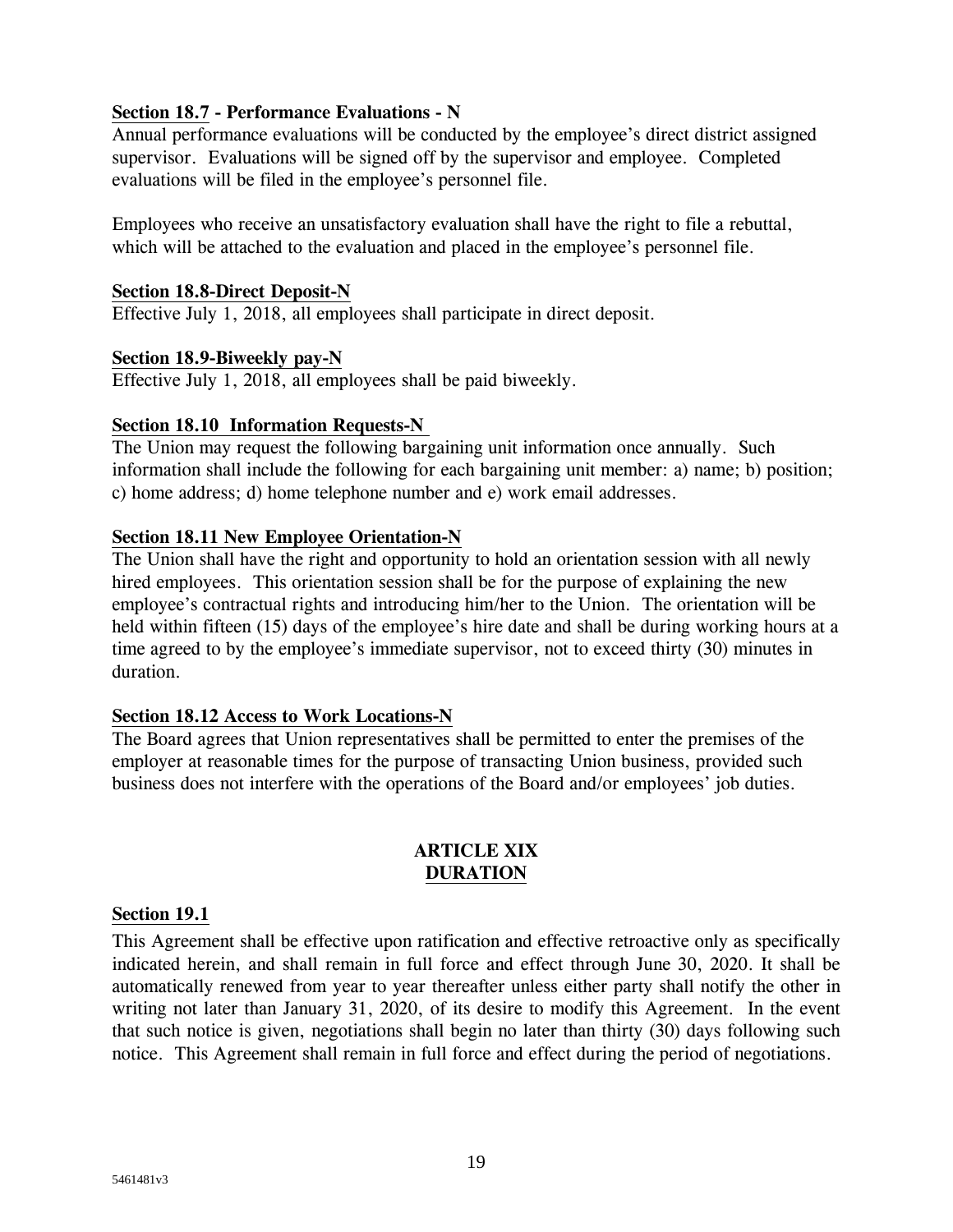IN WITNESS WHEREOF, the parties have caused their names to be signed on this day of  $, 2017.$ 

Fiona Cappabianca, Chairperson Fonta Clark-Cole, President

Denise Clemons, Superintendent June Sabolcik, Vice President

Carol Slusarski, Cafeteria Chair

Craig Audia, Custodian Chair

Sheila Pekrul, Paraprofessional Chair

Mary Graziani, Secretary Chair

For CT Council 4, AFSCME, AFL-CIO Laurie Webster, Staff Representative